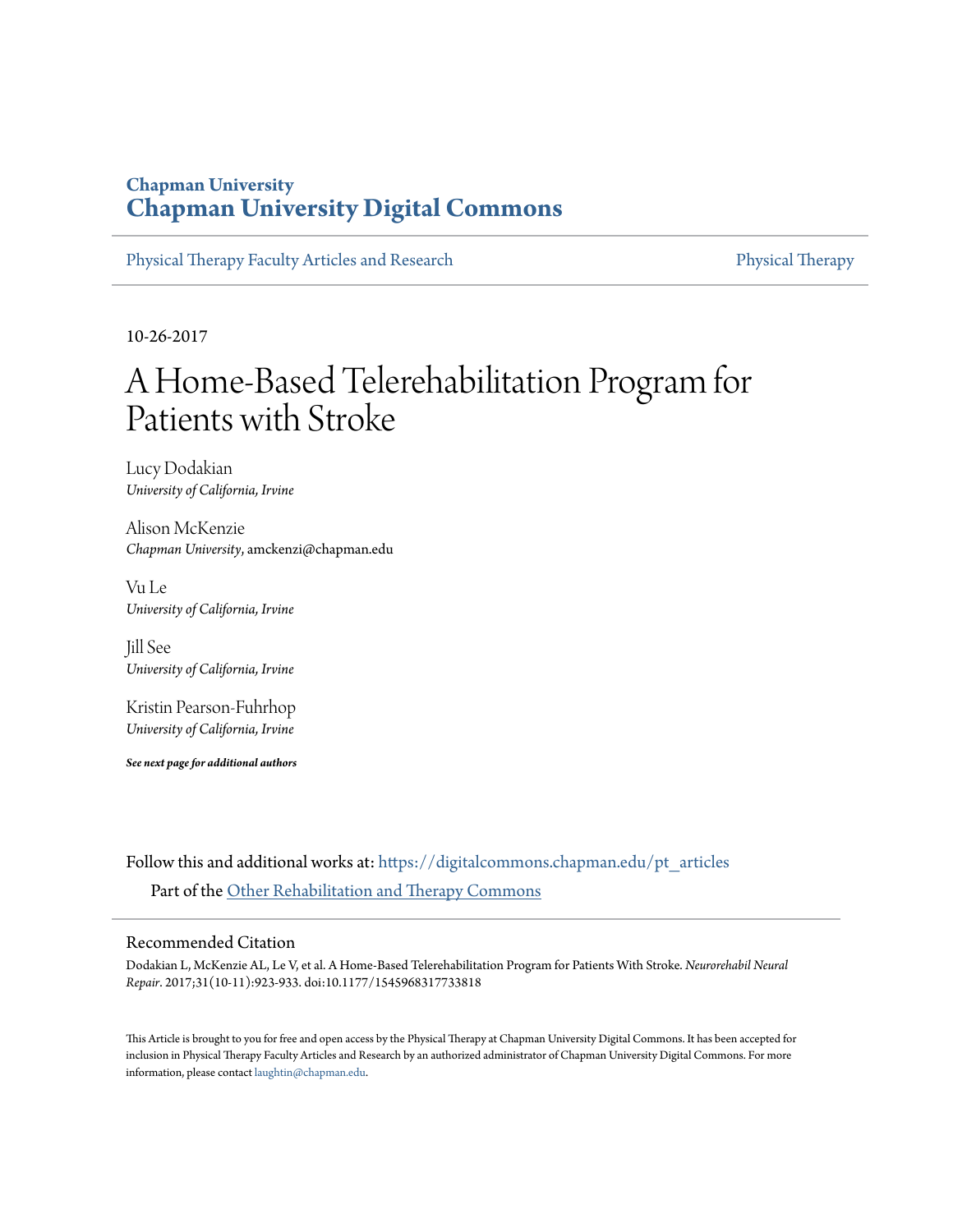# A Home-Based Telerehabilitation Program for Patients with Stroke

#### **Comments**

This is a pre-copy-editing, author-produced PDF of an article accepted for publication in *Neurorehabilitation and Neural Repair*, volume 31, issue 10-11, in 2017 following peer review. The definitive publisherauthenticated version is available online at [DOI:10.1177/1545968317733818.](https://doi.org/10.1177/1545968317733818)

# **Copyright**

The authors

### **Authors**

Lucy Dodakian, Alison McKenzie, Vu Le, Jill See, Kristin Pearson-Fuhrhop, Erin Burke Quinlan, Robert J. Zhou, Renee Augsberger, Xuan A. Tran, Nizan Friedman, David J. Reinkensmeyer, and Steven C. Cramer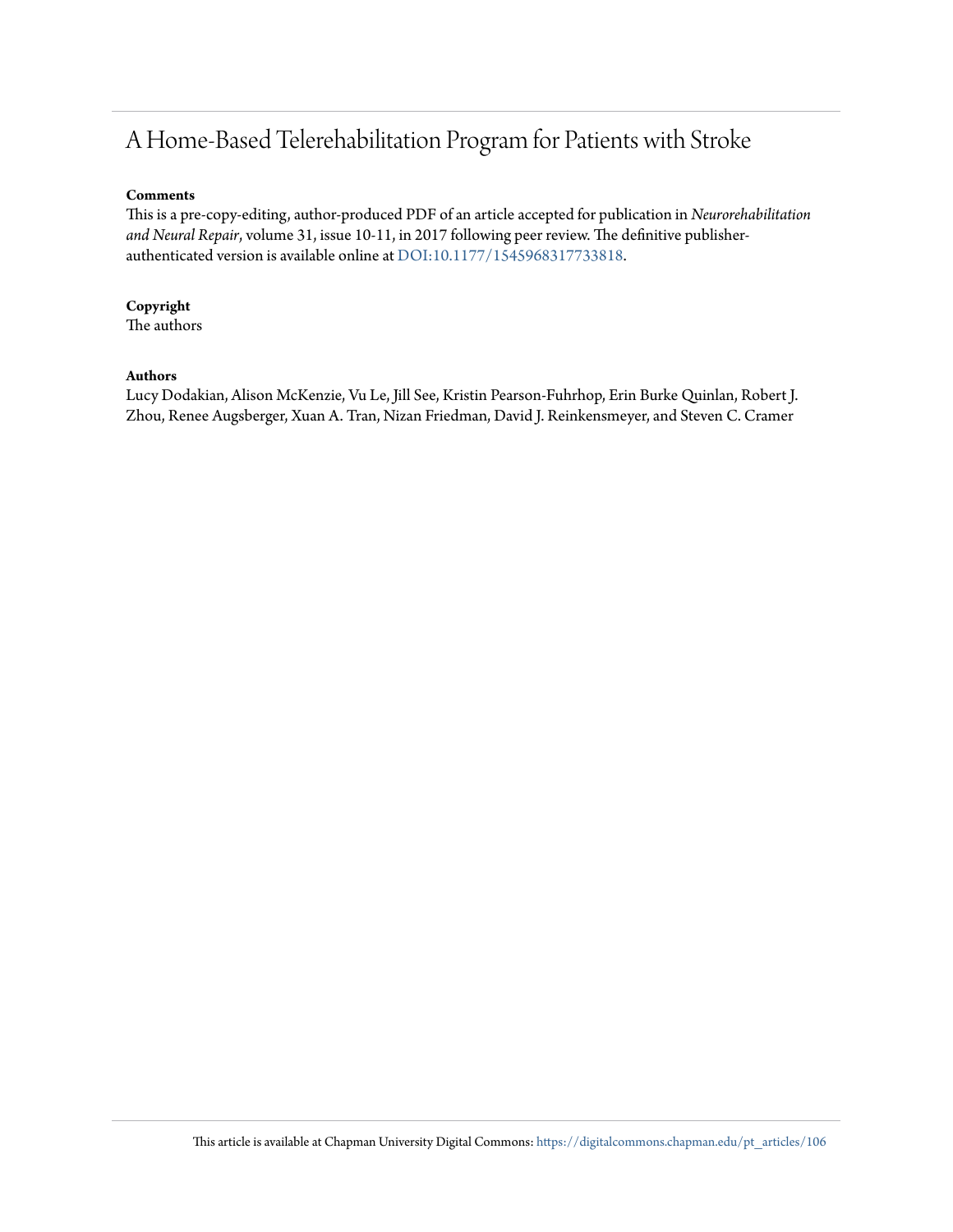

# **HHS Public Access**

Author manuscript Neurorehabil Neural Repair. Author manuscript; available in PMC 2018 October 26.

Published in final edited form as:

Neurorehabil Neural Repair. 2017 ; 31(10-11): 923–933. doi:10.1177/1545968317733818.

# **A Home-Based Telerehabilitation Program for Patients with Stroke**

**Lucy Dodakian, MA, OTR/L**1, **Alison L. McKenzie, PT, PhD**1,2, **Vu Le, MS**1, **Jill See, MPT**1, **Kristin Pearson-Fuhrhop, PhD**1,3, **Erin Burke Quinlan, PhD**1,3, **Robert J. Zhou, BA**1, **Renee Augsberger, MHA, OTR/L**1, **Xuan A. Tran, BS**1, **Nizan Friedman, PhD**6, **David J. Reinkensmeyer, PhD**3,4,5,6, and **Steven C. Cramer, MD**1,3,4,5

<sup>1</sup>Dept. Neurology, UC Irvine

<sup>2</sup>Dept. Physical Therapy, Chapman University

<sup>3</sup>Dept. Anatomy & Neurobiology, UC Irvine

<sup>4</sup>Dept. Physical Medicine & Rehabilitation, UC Irvine

<sup>5</sup>Sue & Bill Gross Stem Cell Research Center, UC Irvine

<sup>6</sup>Dept. of Biomedical Engineering, UC Irvine

# **Abstract**

**Background—**Though rehabilitation therapy is commonly provided after stroke, many patients do not derive maximal benefit due to access, cost, and compliance. A telerehabilitation-based program may overcome these barriers. We designed then evaluated a home-based telerehabilitation system in patients with chronic hemiparetic stroke.

**Methods—**Patients were 3–24 months post-stroke with stable arm motor deficits. Each received 28 days of telerehabilitation using a system delivered to their home. Each day consisted of one structured hour focused on individualized exercises and games, stroke education, and an hour of free-play.

**Results—**Enrollees (n=12) had baseline Fugl-Meyer (FM) score of 39±12 (mean±SD). Compliance was excellent: participants engaged in therapy on 329/336 (97.9%) assigned days. Arm repetitions across the 28 days averaged  $24,607\pm9,934$  per subject. Arm motor status showed significant gains (FM change  $4.8\pm3.8$  points, p=0.0015), with half of subjects exceeding the minimal clinically important difference. Although scores on tests of computer literacy declined with age  $(r=-0.92, p<0.0001)$ , neither the motor gains nor the amount of system use varied with computer literacy. Daily stroke education via the telerehabilitation system was associated with a 39% increase in stroke prevention knowledge (p=0.0007). Depression scores obtained in person correlated with scores obtained via the telerehabilitation system 16 days later ( $r=0.88$ ,  $p=0.0001$ ). In-person blood pressure values closely matched those obtained via this system (r=0.99, p<0.0001).

FOR CORRESPONDENCE: Steven C. Cramer, MD, UC Irvine Medical Center, 200 S. Manchester Ave., Suite 206, Orange, CA 92868-4280, Phone: (714) 456-6876, scramer@uci.edu.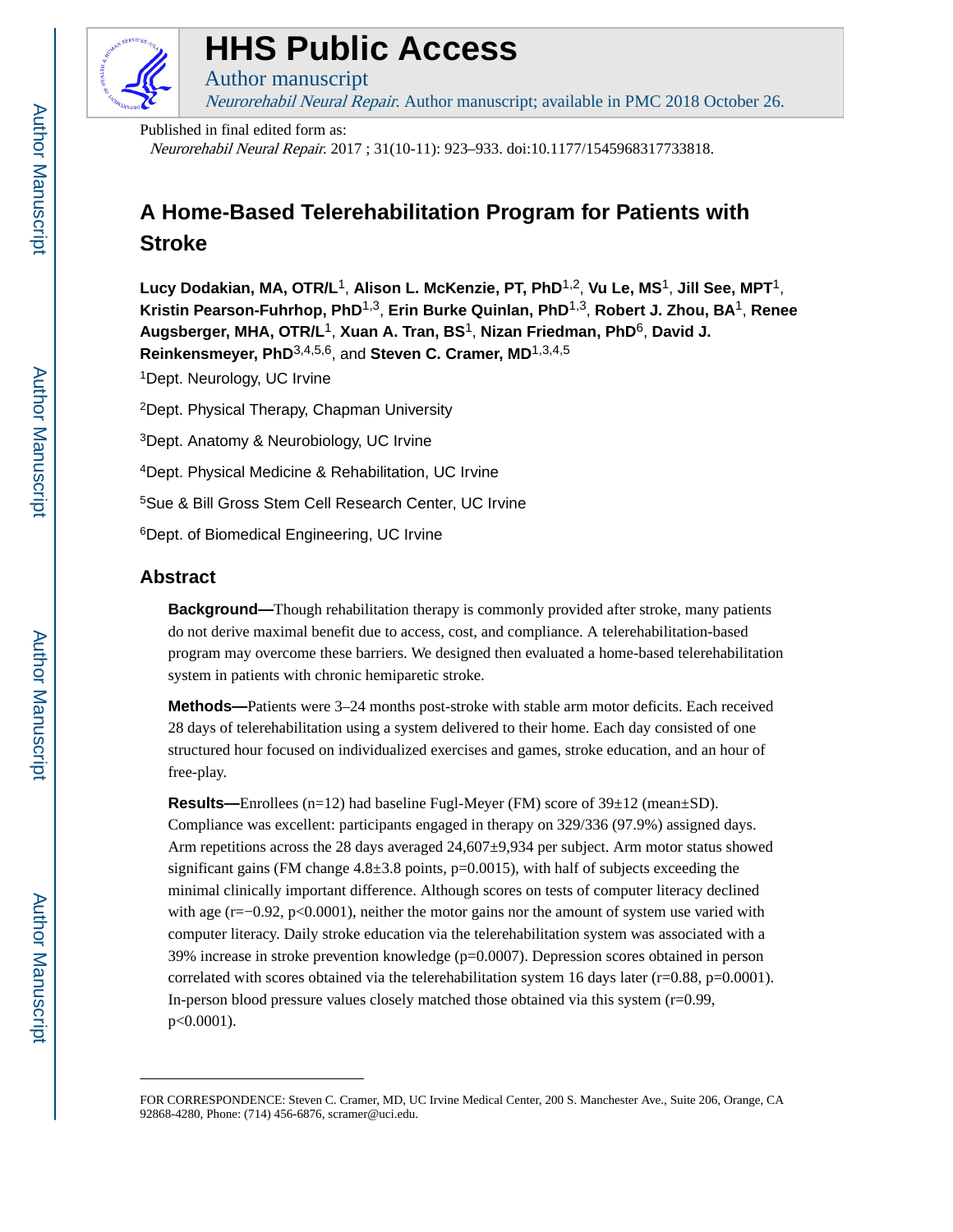**Conclusions—**This home-based system was effective in providing telerehabilitation, education, and secondary stroke prevention to participants. Use of a computer-based interface offers many opportunities to monitor and improve the health of patients after stroke.

#### **Keywords**

stroke; rehabilitation; telehealth; motor; games

#### **Introduction**

Rehabilitation therapy is provided to most patients after discharge following acute stroke admission<sup>1</sup>. However, patients may not derive maximal benefits from rehabilitation therapy due to factors such as limited access to appropriate providers, increasing costs that reduce the amount of care provided, difficulty traveling to appointments, and poor patient compliance. Furthermore, even when a patient engages in rehabilitation therapy, doses provided can be strikingly low and fail to approximate those corresponding to favorable preclinical stroke studies $2-4$ .

Evidence supports the use of telehealth in the delivery of acute stroke care, but the utility of telehealth in the post-acute treatment of patients with stroke is less clear<sup>5,6</sup>. Telerehabilitation has been defined as "the delivery of rehabilitation services via information and communication technologies"<sup>7</sup>, and therefore can include a broad range of services. This is consistent with the holistic framework outlined by Demiris et al. $8$ , who suggested that home-based post-stroke telerehabilitation should include support that spans an array of medical, mental health, and other services; and also addresses many of the specific priorities outlined by the Canadian Stroke Network Consensus Conference on Stroke Rehabilitation and Research<sup>9</sup>. Our long-term goal is to improve patient outcomes after stroke by incorporating telerehabilitation methods that employ these priorities. The short-term goal, addressed in this report, was to develop a telerehabilitation system that provides home-based rehabilitation therapy, focused here on the upper extremity, which builds on standard of care physical/occupational therapy, embeds principles of learning and plasticity, uses a gamebased approach, and includes regular videoconference contact between the treatment team and the patient at home.

The current report describes this system and its performance in a pilot study. The main goals of this study were to assess (1) feasibility, measured as patient compliance with assigned sessions, and (2) arm motor gains, measured as the change in arm motor Fugl-Meyer (FM) score from baseline to one-month post-therapy, with this home-based telerehabilitation system. Secondary goals included determining whether compliance and arm motor gains could be achieved independent of the participant's computer literacy. In addition, as part of the holistic framework, other issues relevant to the long-term care of patients with stroke were examined using this telerehabilitation system, including assessment of risk factors via blood pressure recordings, secondary stroke complications via depression screening, and stroke knowledge via daily education.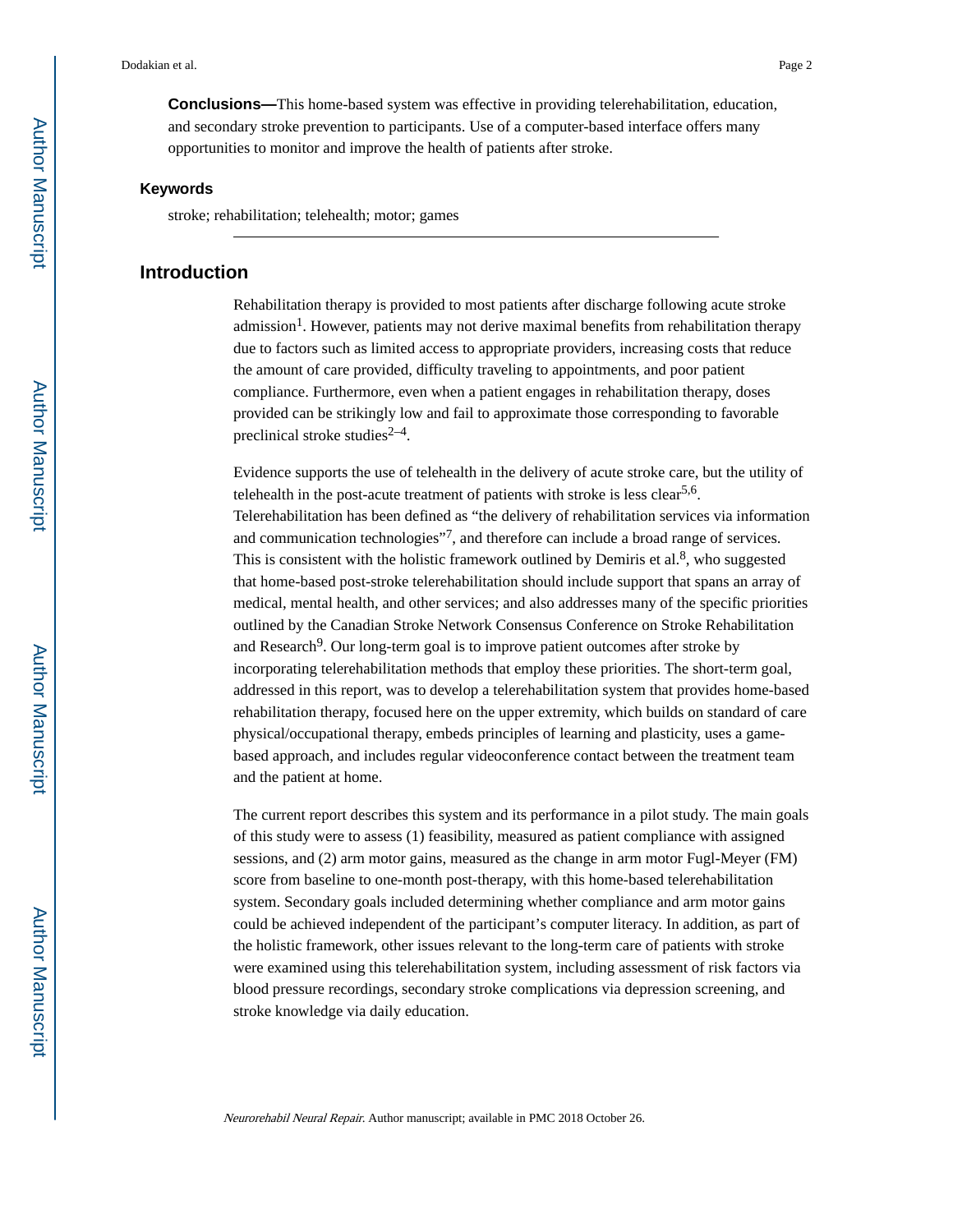## **Methods**

#### **Overview of the study and telerehabilitation system**

After providing written, informed consent, subjects received 28 days of home-based telerehabilitation, organized as two 14-day blocks of daily telerehabilitation separated by a 1–3 week break; 14 days was selected based on the success of the EXCITE trial of constraint-induced therapy<sup>10</sup>, which showed benefits when making daily demands of patients for a 14-day period. Entry criteria required age >18 years, stroke (ischemic or intracerebral hemorrhage) with onset 3–24 months prior, arm Fugl-Meyer score 22–55, either grip or pinch strength >1 kg, and visual acuity at least 20/40; motor deficits could not be unstable, defined as FM score change >3 points from Visit 1 to Visit 2, which had to be at least one week apart; and subjects could not have deficits in language (NIHSS Q9 <2) or attention (NIHSS Q11 <2) that interfered with study participation.

Subjects made six in-person Visits to the lab for behavioral assessments, from baseline to 1 month post-therapy. At Visit 2, a behavioral contract<sup>10</sup> was signed that included patient goals, duties, and the dates/times of home-based therapy, after which the telerehabilitation system was introduced then delivered by a team member to the patient's home where it was assembled. Subjects were given an instruction manual that covered all devices and their usage, and all games/exercises and their rules, and were encouraged to phone the study team for technical support if needed. In addition, patients took a pill each day one hour prior to therapy, in a double-blind manner, organized as 14 consecutive days of L-Dopa or placebo; there was no significant effect of drug, and these results will be reported elsewhere. Baseline testing included electroencephalography (EEG), the results of which have been reported previously<sup>11</sup>. This study was approved by the Institutional Review Board of UC Irvine.

Design of the telerehabilitation system emphasized patient convenience, ease of use, simple large-font instructions with clear options and easy navigation, feedback, regular interaction with a clinician, and patient autonomy in choosing some therapy details<sup>12</sup>. The approach was built on established principles of learning and plasticity: training was challenging, repeated many times, motivating, interesting, and intensive  $12-18$ . Game design started with therapists outlining movements to be performed by patients, then USB-based devices were selected to transduce these movements, and finally the device signals were used to drive game play. All telerehabilitation communications between the study team and the patient's home were HIPAA-compliant and used Polycom Converged Management Application client software on both the therapist (in the lab) and patient (in the home) computers.

#### **Subject treatment**

Each of the 28 days of therapy consisted of one required hour of activities selected by the therapist and one optional hour of games selected by the patient. A licensed occupational or physical therapist in the lab reviewed the patient's baseline exam, and then used a Therapist Control Panel program designed for use with this telerehabilitation system to generate the initial content for the required hour of therapy then upload it to the home-based telerehabilitation system. The patient saw the day's 1-hour itinerary and used large buttons and arrows on the mat (Figure 1A) to move through itinerary items. The telerehabilitation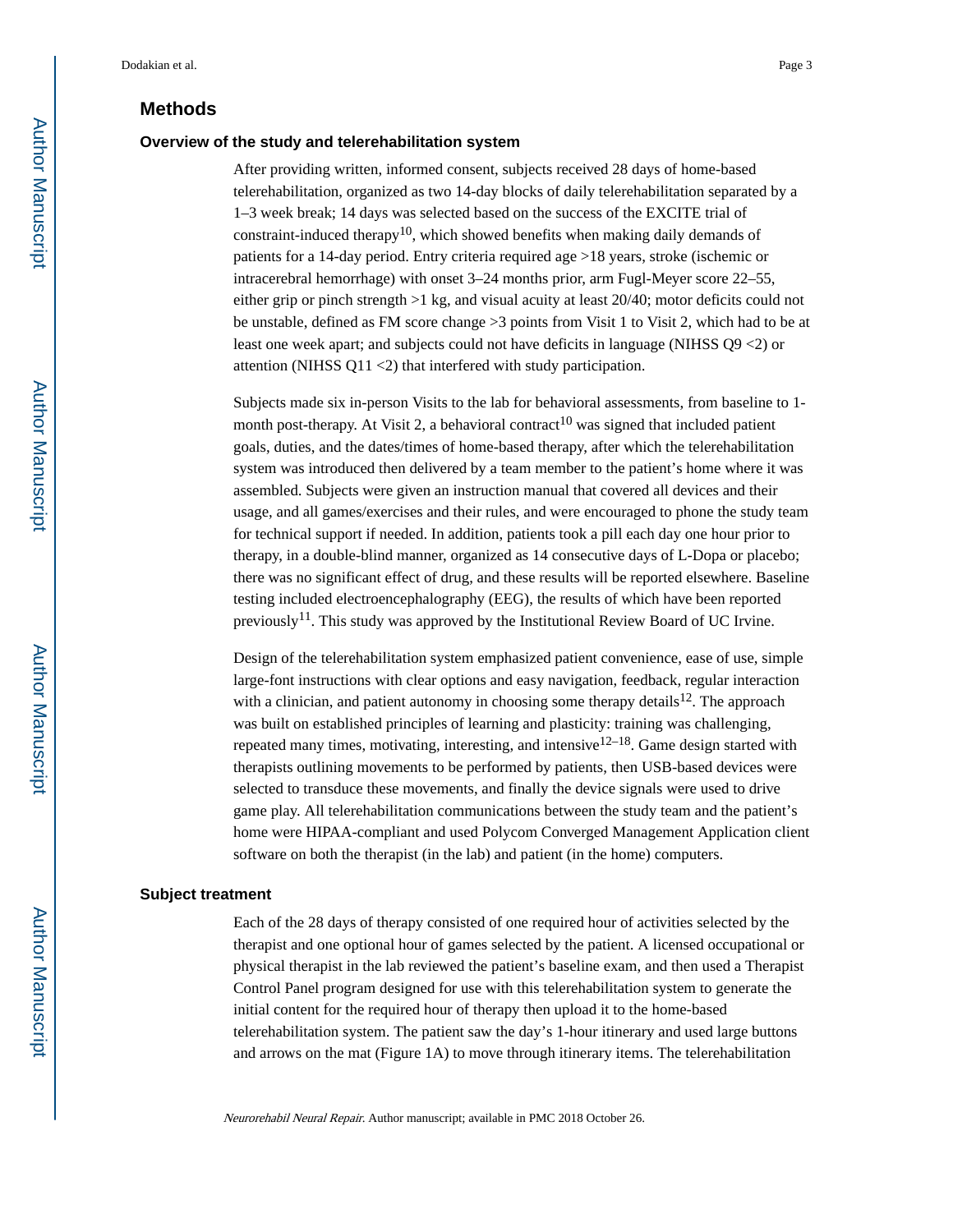computer software was locked such that patients could only run the telerehabilitation program, and the system would not operate beyond the permitted number of minutes.

During the required hour, patients proceeded through activities that included:

- **1.** Games focused on arm motor therapy. A total of 18 games were available. Therapists could adjust game duration, difficulty, and input device used to drive game play. Games emphasized control of range, speed, timing, and accuracy of arm movements, and spanned categories that included casino, arcade, music, and memory games.
- **2.** Therapeutic arm exercises. A total of 67 upper extremity exercises were also available.
- **3.** Stroke education, consisting of five minutes/day during which patients were presented five of the practiced questions from the stroke knowledge quiz, in pseudo-random order, asked to select the correct answer from four choices, then provided with the correct answer and a brief explanation.
- **4.** Videoconferences three times/week. There were three videoconferences/week between the patient at home and a study team member in the lab (one/week by a licensed therapist and two/week by a research assistant). During their videoconference with the patient at home, the therapist reviewed the prior week's activities with the subject including scores, preferences, and issues in an openended manner. This was followed by a structured interview that included specific inquiries related to pain, adverse events, and telerehabilitation system performance. The therapist documented the interaction using standard clinic notes. Game scores and data on telerehabilitation system usage were recorded and transmitted to the lab in real time. Therapists reviewed those data, along with patient responses from questionnaires and patient input during videoconferences, to modify choice, duration, and/or difficulty level of telerehabilitation games/ exercises, and then create and upload (silently, at any time of day) revised itineraries for future days. During videoconferences, therapists worked with patients to adjust the challenge level presented during telerehabilitation sessions as appropriate, providing feedback and encouragement to drive motivation, according to standard of care practice.

#### **Subject testing**

Most testing was done live, in the lab. Baseline assessments (Visits 1 and 2) included vital signs, MRI, FM Scale<sup>19</sup>, Box & Blocks (B&B), NIH Stroke Scale (NIHSS), Barthel Index, Geriatric Depression Scale (GDS)-15 question form, Mini-Mental Status Exam (MMSE), Optimization in Primary and Secondary Control Scale (adapted from  $20$ ), The Medical Outcomes Study Social Support Survey<sup>21</sup>, Mental Adjustment to Stroke Scale (Fighting) Spirit subscore)<sup>22</sup>, Stroke-Specific Quality Of Life Scale (SS-QOL)<sup>23</sup>, modified functional reach forward displacement, shoulder pain using a visual analog scale from 1–10, gait velocity from 10 meter walk test, and an adaptation of the subjective and objective Computer–Email–Web Fluency Scale tests of computer literacy24. The FM was scored at all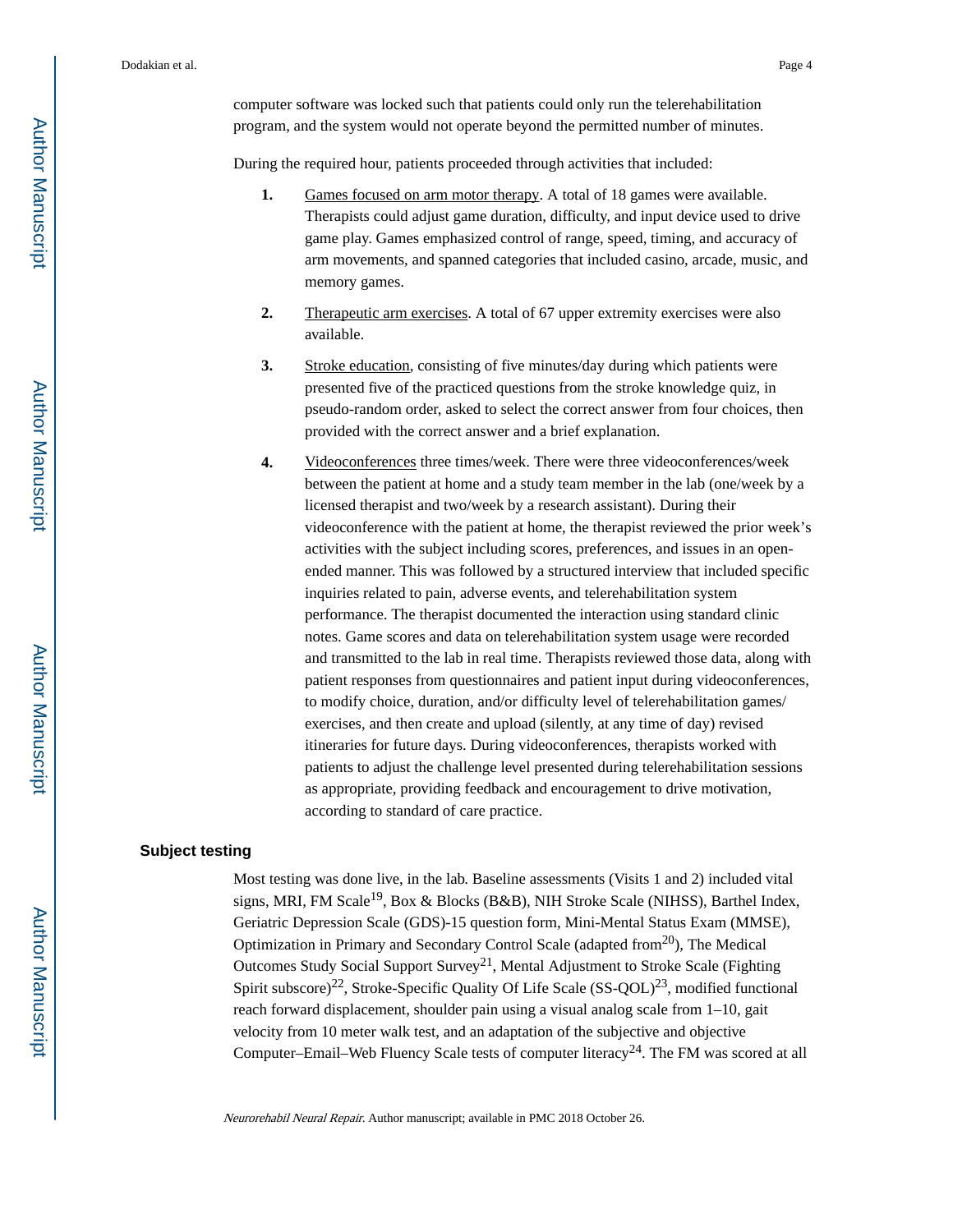six Visits. At Visit 2, patients also took a stroke knowledge quiz with 40 multiple-choice questions (4 choices/question) focused on knowledge about stroke symptoms and risk factors. Of these 40 questions, 20 were subsequently practiced during the 5 minutes of daily telerehabilitation stroke education over the next 14 days, and 20 were not practiced. At Visit 3, two weeks later, the same 40-question quiz was administered. This entire process was repeated across Visits 4 and 5 using a novel 40-question stroke knowledge quiz. Thus from Visit 2 to Visit 5 patients were serially tested on a total of 40 practiced and 40 unpracticed questions.

Other testing was done remotely, via the telerehabilitation system. One set of telerehabilitation-based assessments was used to assess validity. After one therapist assessed depression in person in the lab during Visit 2 using the GDS, as above, a second therapist assessed depression via the videoconference that occurred on the first day of telerehabilitation using the patient health questionnaire (PHQ)-9 and PHQ-2 scales. Also during Visit 2, a therapist measured the patient's systolic (SBP)/diastolic (DBP) blood pressure and pulse using a USB-based wrist blood pressure cuff (ION Health) in person. The patient then measured the same vital signs at the start of each day of telerehabilitation at home using the same cuff. A second set of telerehabilitation-based assessments was used to characterize subjects at baseline. Two measures were obtained in this group, the Stroke Impact Scale (hand subsection), which measures difficulty of hand use<sup>25</sup>, and the Stroke Self-Efficacy Questionnaire<sup>26</sup>. A third set of remote assessments was used to assess patient status on a daily level. There four such assessments: daily blood pressure, Target Bopping game, Wrist Targeting game, and Help The Postman game.

#### **Hardware**

The core telerehabilitation system consisted of a 24"×48" table, bridge chair, Dell Latitude E5420 laptop (with 14″ display, internal webcam, and added fisheye lens), Verizon wireless USB modem, USB-based wrist blood pressure cuff, and custom-made USB-based mat that used contact-sensitive switches (Figure 1A). Other input devices, connected via USB and prescribed per therapist judgment, included a wrist splint with a sensor on its hinge to record the wrist flexion/extension position, an accelerometer with a trigger added that was used to move the screen cursor and trigger events, and a Music Glove<sup>27</sup>. The laptop keyboard was covered and in fact no keyboard was used. Instead, patients pressed buttons and arrows on the mat to move through the steps of telerehabilitation assignment. Standard non-electronic exercise equipment, such as a weighted dowel and digit exerciser, was also provided.

#### **Data analysis**

The number of repetitions performed by subjects was assessed by either exact digital recordings or review of scores; this was done for a convenience sample of 12 different sessions (two separate treatment days, for each of six different patients).

Parametric statistical methods were used for measures for which the normality assumption was valid, using raw or transformed values, otherwise non-parametric methods were used. All analyses were two-tailed with alpha=0.05 and were performed using JMP-8 software. The primary outcome measure was the change in FM score from baseline (mean of Visits 1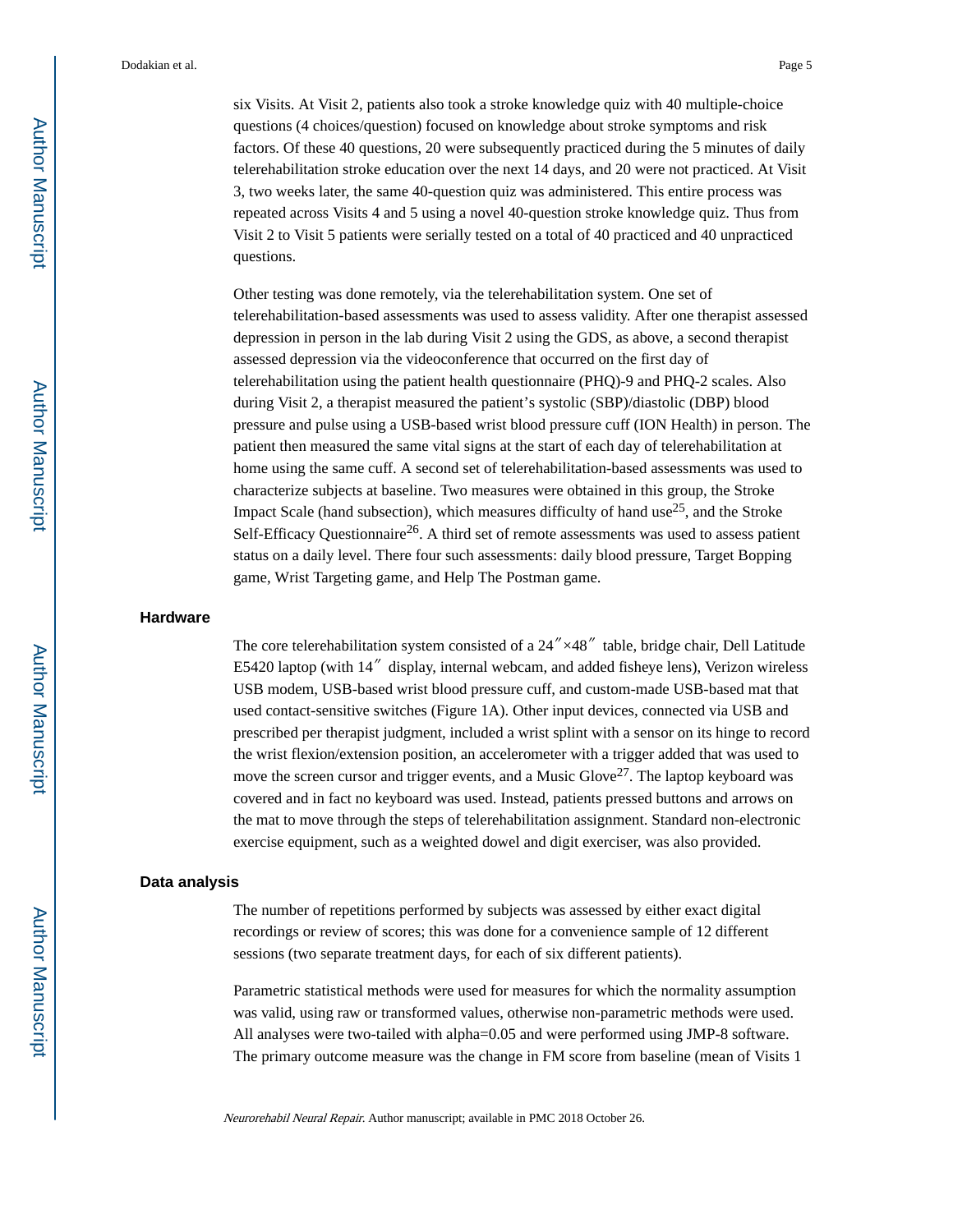and 2) to 1-month post-therapy (Visit 6). For the secondary analyses, Bonferroni correction for multiple comparisons was performed as follows: there were three secondary motor outcomes (B&B, FM proximal subscore, and FM distal subscore), and so  $p<0.0167$  was used to define significance. Each test of computer literacy was compared with four measures (age, usage, change in FM score, and change in education scores), and so p<0.0125 defined significance. There were two tests of validation of telehealth methods for depression screening (PHQ-2 and PHQ-9) and so here p<0.025 was used. There were three tests of validation of telehealth vital signs measurement (pulse, DBP, and SBP), and so p<0.0167 defined significance.

# **Results**

#### **Subjects**

A total of 12 patients were enrolled, with no subject dropout. Enrollees were 54±17 years of age (mean±SD) and had moderate-severe motor deficits at baseline, with FM=39±12, range 23–55 (Table 1). All but one lived with a caregiver relative. Verizon wireless reception, used to connect the telerehabilitation system to the internet, was present in all patients' homes. Table S1 (Supplement) considers problems, solutions, and lessons learned.

#### **Patient experience**

Compliance was exceptionally good, with subjects engaging in therapy for at least 30 of the required 60 minutes on 329 of 336 (97.9%) assigned days. One patient, with the lowest motor status (FM score=23) did not complete at least 30 minutes for four sessions, due to fatigue; another patient did not complete at least 30 minutes due to hardware malfunction; and one patient missed two complete sessions due to conflict with other medical appointments. On 94 (28.6%) of the 336 days, the treatment team was contacted by phone for assistance, a rate that decreased over time for each patient across their 28 days of therapy (reflecting patient familiarity with the system; Supplement Figure S1A) and decreased over the seven months during which this study was conducted (reflecting improved performance by the study team; Supplement Figure S1B). Non-electronic devices were used only during a minority of the exercises, accounting for only a very small portion of treatment content, approximately 2–4 minutes/day on average.

Patients completed a questionnaire (Supplement, Table S2) regarding their telerehabilitation experience at the end of all study procedures, 1 month after end of treatment, rating the experience very favorably: when asked "What did you think of the treatment overall?" using a 5-level Likert scale (5 being most favorable), the mean score was 4.4. When asked "Would you recommend this type of treatment to someone with a similar condition after stroke?", the mean score was 4.8. In terms of system components, the lowest rating pertained to some of the hardware that was difficult to use and the highest rating was for the appointment reminder system. Other patient ratings appear in Supplement Table S4.

In terms of specific patient preferences, memory games (e.g., Simon) were not preferred. Patients did not express concerns with the exercise assignments. The most popular specific free-play choices were casino (slot machine, pachinko) and arcade (carnival shooting, duck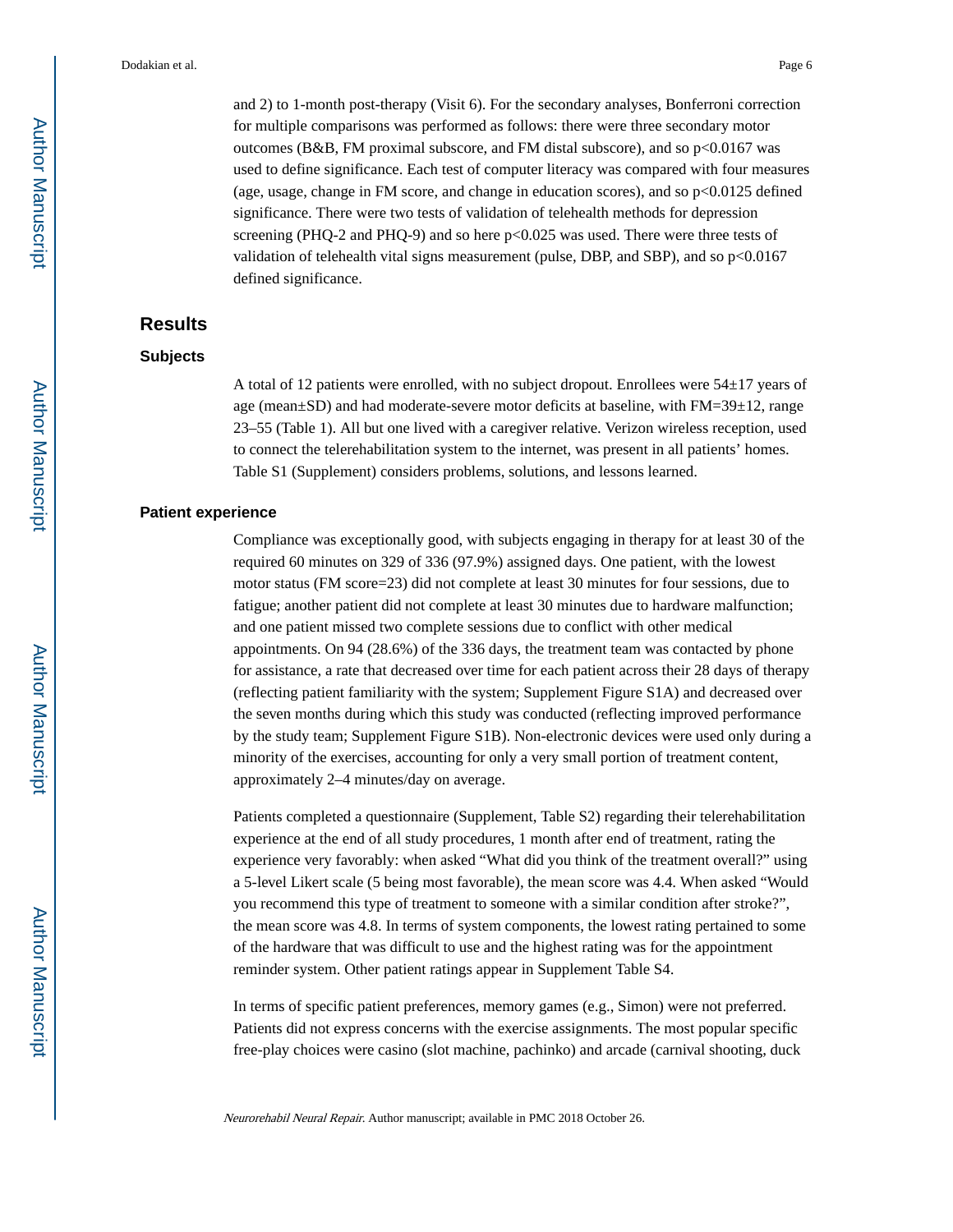hunt) games (Figure 1B/C), but preferences varied widely. Overall, the percent of free-play time spent on music games was  $7.0 \pm 6.7$ %; on carnival games,  $15.2 \pm 7.6$ %; on arcade games,  $24.4\pm19.8\%$ ; on puzzle games,  $24.6\pm23.4\%$ ; and on casino games,  $28.8\pm30.5\%$ . The percent of free-play time spent in each free-play category was not related to subject's self-reported interests in these respective categories according to a survey performed at baseline.

Patients underwent daily motor assessments. Each day at home, patients played the Target Bopping game (Supplement, Table S3.14), whereby patients grasped a cylinder to press on different input mat targets according to on-screen instructions. Average scores increased significantly over time  $(r=0.65, p=0.0002,$  Pearson's correlation coefficient, Figure 2), by 122% across the 28 days of play of this 3-minute game, from 46 targets successfully bopped during play on day 1 at home to 102 targets on day 28 at home. Day-to-day variability was common. Scores on day 1 correlated significantly with baseline Fugl-Meyer scores (r=0.78, p<0.003, Pearson's correlation coefficient), however, the slope of game scores over the 28 days of home play was not related to the change in Fugl-Meyer score over the same time interval (p>0.5). For two other games played daily at home, Wrist Targeting and Help The Postman, reliable data could not be obtained over time, as these two relied on the wrist splint, which proved difficult to don and calibrate consistently.

Active time (time during which games and exercises were performed) averaged  $60±10$  min/ day, including an average of  $22\pm24$  min/day of free-play. Total time (active time plus education questions, measuring blood pressure, reading game instructions, donning devices, and taking breaks between tasks) averaged 182±61 min/day. The average number of arm repetitions per day was 879±355, and thus the average number of repetitions per subject across the entire 28 days was 24,607±9,934.

#### **Therapist experience**

Therapists were able to create an initial treatment plan, send it to the telerehabilitation system in the patient's home, review patient scores and performance remotely, and then upload revised therapy settings to the telerehabilitation system in the patient's home without difficulty, at any time of day. Videoconferences were performed as planned, without incident. Of the 48 planned weekly videoconferences with a therapist across all 12 patients, 46 were attended as planned. During these videoconferences, the therapist helped the patient adjust to assigned games, exercises, and equipment, or modified assignments. Common issues that arose were the need to reduce elbow extension, reduce pronation/supination, increase arm elevation, and refer to the Instruction Manual provided by study personnel. Also, patients were asked if any activities were associated with shoulder pain. Responses varied widely across patients and across weeks with no trend for worsening over time, and included pain from the daily target bopping target game, the Simon game, various exercises, and reaching for the furthest targets on the input mat.

#### **Arm motor gains**

FM scores were stable at baseline, changing an average of 0.1 points (p>0.9) from Visit 1 to Visit 2, which were 15±3 days apart. Regarding the primary outcome measure, arm FM score increased from baseline to one month post-therapy by  $4.8\pm3.8$  points (p=0.0015,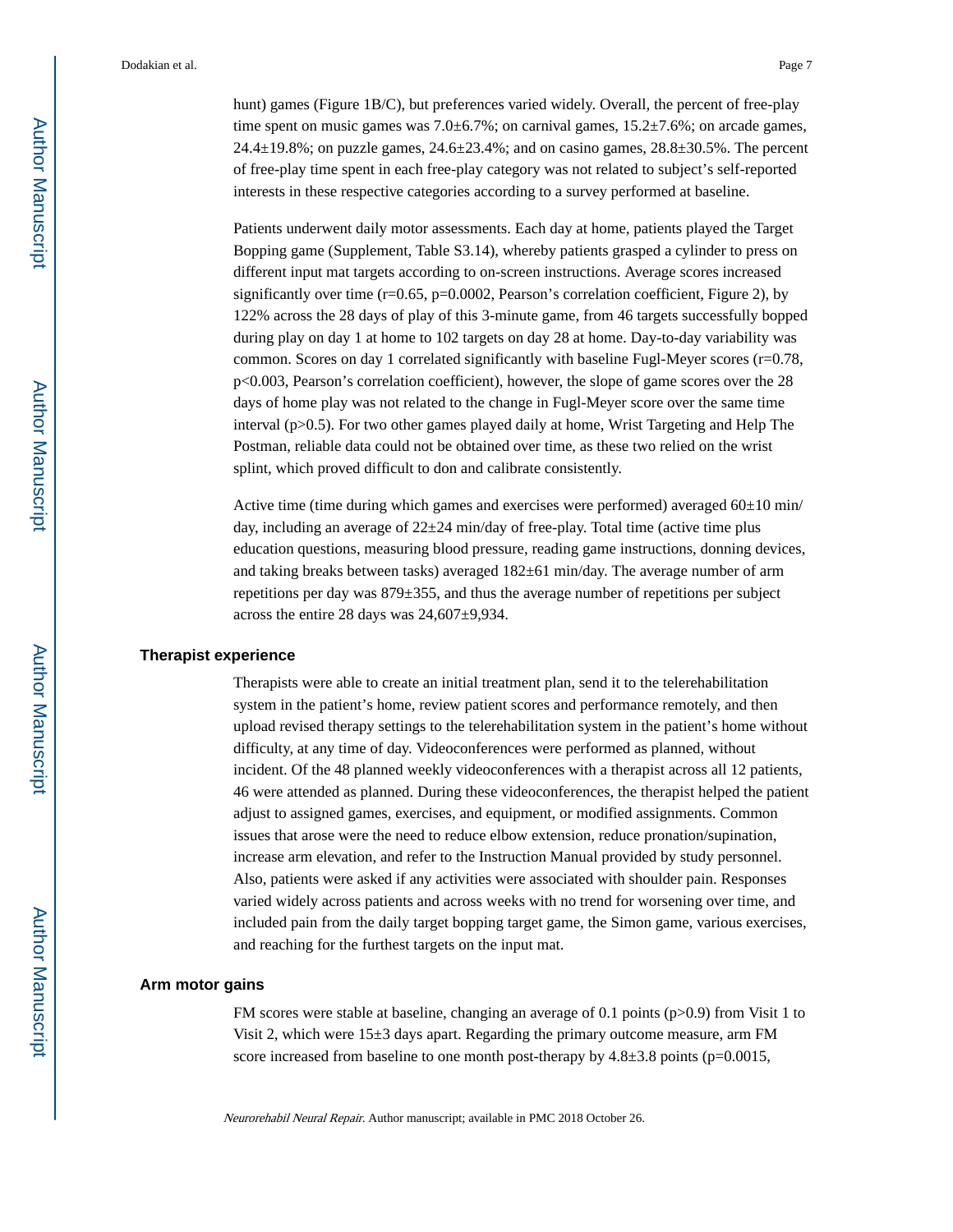paired t-test, Figure 3A), with the gain in six subjects exceeding the minimal clinically important difference (MCID) of 4.25 points<sup>28</sup>. Gains in proximal and distal FM score subsections are described in the Supplement (Figure S2). None of the measures in Table 1 were significantly correlated with this FM score increase, whether assessed with or without correction for multiple comparisons. Gains in FM were not uniformly distributed across the 33 components comprising the FM score. For example there were no questions where at least 10 of 12 enrollees showed a change of at least 1 point; there were 6 questions where at least 4 people showed an improvement of at least 1 point (shoulder external rotation, hand to lumbar spine, wrist flex/extend with elbow extended, wrist circumduction, palmar prehension, and movement with normal speed); and there were 4 questions where anyone showed a change of 2 points (triceps reflex, hand to lumbar spine, wrist circumduction, and palmar prehension).

The B&B score, a measure of arm function assessed from baseline to end of therapy, also increased significantly, from 13 to 16 blocks transferred over 60 seconds (p=0.01, paired ttest). Assuming an MCID of 6 blocks<sup>29</sup>, gains in four subjects achieved the MCID for this functional measure.

#### **Stroke education**

Patients showed significant gains in stroke prevention knowledge that were specific to facts reinforced in daily quizzes (Figure 3B). For the 40 quiz questions that were practiced on the telerehabilitation system, the number of correct answers increased by 39%, from 22.8 to 31.7 (p=0.0007, paired t-test). For the 40 quiz questions that were not practiced, scores changed from 25.3 to 26.7 out of 40, a non-significant 5% change ( $p=0.17$ , paired t-test).

#### **Findings not dependent on computer skills**

Computer literacy scores declined with age, as expected (rho = −0.92 and −0.90, p<0.0001, Spearman's rank correlation coefficient, for the subjective and objective portions of the Computer–Email–Web Fluency Scale respectively, Figure 3C left panel). However, neither computer literacy score was significantly related to amount of system usage (Figure 3C right panel), arm motor gains (change in FM score), or stroke education gains (p>0.05, Spearman's rank correlation coefficient).

#### **Validity of depression screening using telehealth methods after stroke**

The PHQ-2 and PHQ-9 were successfully scored in all subjects during the first telerehabilitation videoconference, as planned. GDS scores obtained in person at Visit 1 correlated significantly with these telerehabilitation-derived PHQ-2 scores (rho=0.88, p=0.0001, Spearman's rank correlation coefficient, Figure 3D) and showed a trend with respect to PHQ-9 (rho=0.57, p=0.05, Spearman's rank correlation coefficient) scores. At Visit 1, three patients had GDS score of 5–10 (suggestive of depression), and all three had a PHQ-2 score >3 (also suggestive of depression) during the first telerehabilitation session 16±3 days later; each was referred for further evaluation.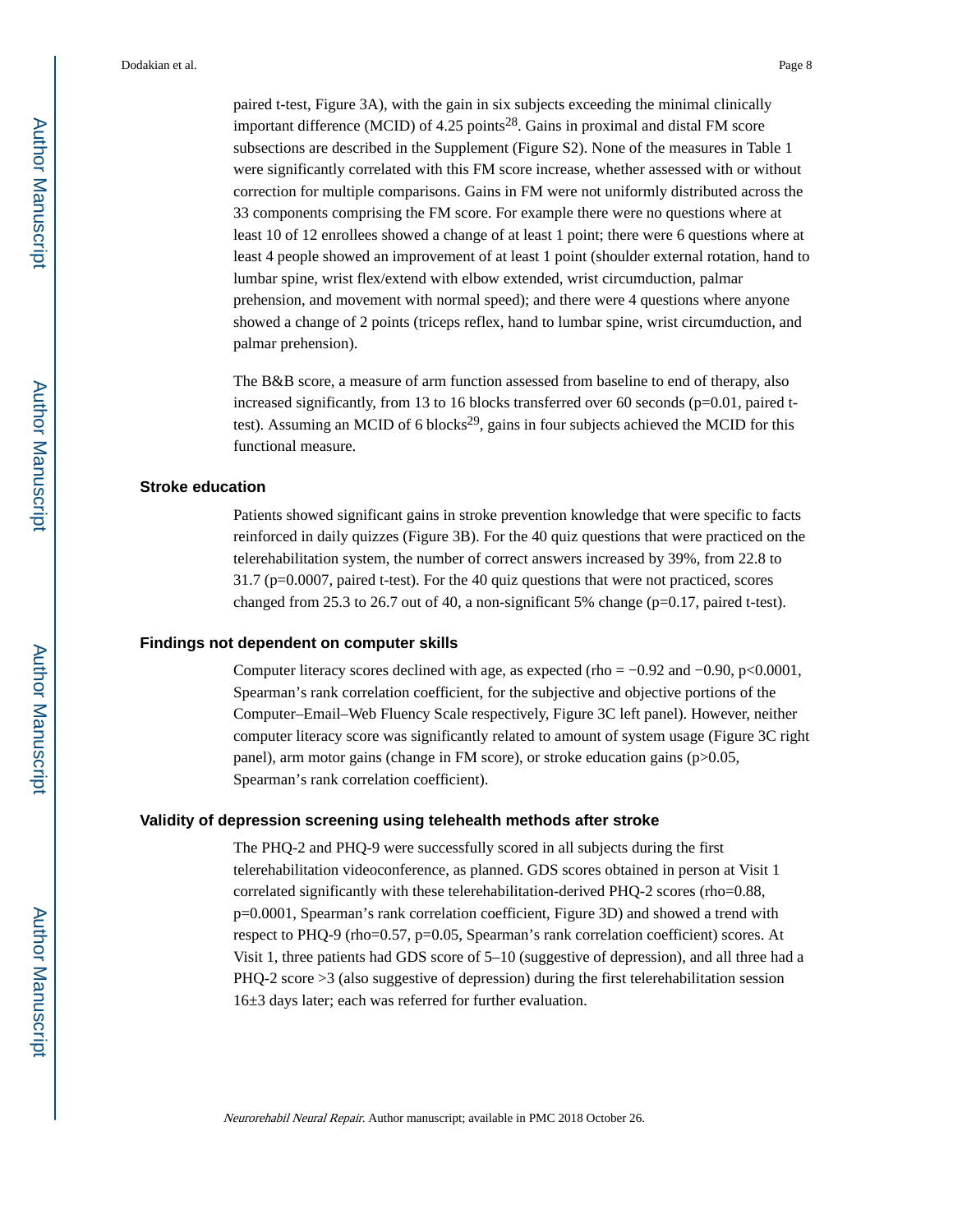#### **Validity of BP measurement using the telerehabilitation system**

The subjects recorded their BP and pulse at home using the telerehabilitation system, and the results were then automatically transmitted to the lab, on 329 of 336 (97.9%) assigned days. SBP (130 $\pm$ 20 vs. 130 $\pm$ 20 mmHg), DBP (83 $\pm$ 16 vs. 84 $\pm$ 16 mmHg), and pulse (78 $\pm$ 11 vs.  $77±11$ ) recorded by a therapist in the lab at Visit 2 closely matched values obtained by the patient using the same cuff at home during the first telerehabilitation session, which was 1–2 days later (all r=0.99, p<0.0001, Pearson's correlation coefficient).

# **Discussion**

We designed a home-based telerehabilitation program that provided arm motor therapy while addressing other issues important to the outcome of patients with stroke, such as secondary prevention and screening for complications. We found that (1) patients were highly compliant (97.9% of assigned days) and rated the system favorably; (2) therapists were readily able to review patient performance and revise therapy; (3) videoconferences supported regular communication between the patient and treatment team; (4) arm motor status improved significantly overall and exceeded the MCID in half of the subjects; (5) daily education increased stroke prevention knowledge by 39%; (6) screening for depression was accurate; (7) BP measurement was very accurate; and (8) all of these findings were unrelated to subjects' computer skills. These findings support the feasibility and potential utility of this home-based program for improving outcomes after stroke.

The best treatment program is of little help to patients if they do not adhere to it, and so the telerehabilitation system was designed to maximize compliance. One key feature in this regard was the use of games to drive treatment, an approach known to increase desirability and accessibility and to promote patient participation<sup>30–33</sup>. In addition, patients were asked to sign a behavioral contract<sup>10</sup>, which increases adherence, engagement, and  $\alpha$  accountability<sup>34</sup>. Our contract listed daily times of therapy, increasing organization, facilitating videoconference planning, and enabling system alerts to begin each day's session on time. Another feature promoting compliance was that patients could pause the system as needed between assigned tasks. Also, in contrast with some commercial systems aiming to drive rehabilitation therapy in the home, our system emphasized variety, with the different modules (therapy, assessment, education, prevention, videoconferencing), numerous games and exercises, and range of different hardware input devices incorporated into individual treatment plans. In addition, patients could phone the lab if a technical question arose, a feature mainly used during subject's initial days of telerehabilitation (Supplement Figure S1A). Also, system design focused on ease of use, including simple, large-font instructions. A key finding in this regard was that computer literacy, while inversely related to age, was not related to treatment gains (Figure 3C), indicating that effective system use did not require computer skills. Patients could only use the telerehabilitation system for the itinerary assigned by the therapist, and in fact the keyboard was inaccessible, making this system more like an appliance than a computer. In general, patient compliance with home-based physical therapy ranges from  $23-64\%$ <sup>35</sup>, and after stroke 65.3% of patients report adhering to at least part of a home exercise program<sup>36</sup>. The above-described features likely underlie the superior compliance (97.9%) observed with the current telerehabilitation program.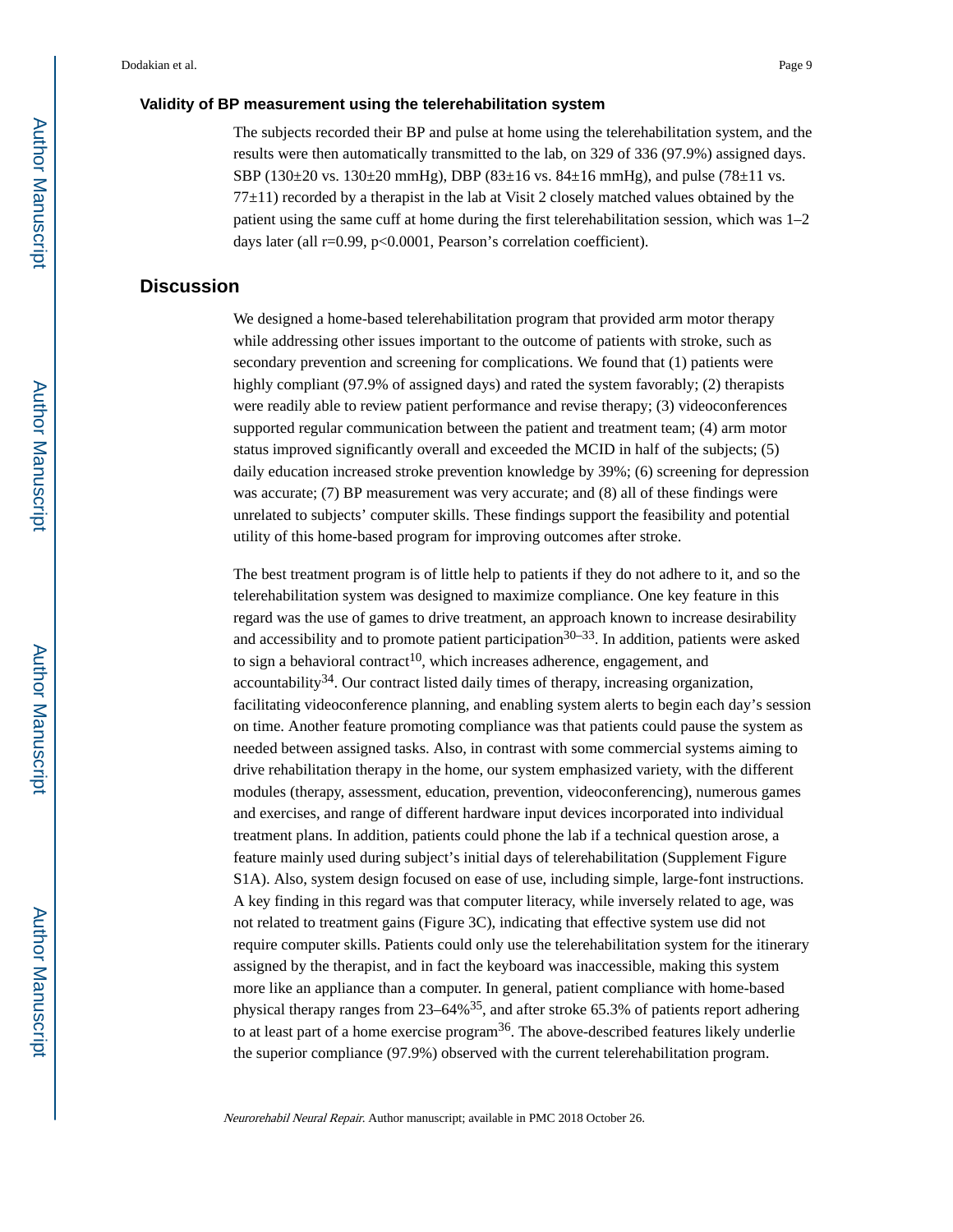The primary outcome measure was arm motor gains, assessed by the change in FM score from baseline to 1-month post-therapy. Findings were significant (Figure 3A), with 6 of 12 subjects achieving the MCID. The FM is a measure of body structure/function limitation, so it is worth noting that results using the B&B, a measure of activities limitation, were also significant. The current findings are based on a small cohort in a non-controlled study and so must be viewed with caution; for example, the limited sample size might have increased the risk for ascertainment bias. However, each of the 12 patients was assessed over 28 separate days, for a total of 336 telerehabilitation study days. In addition, a strength of the system that supports the validity of the current findings is the implementation of principles of neuroplasticity in game design, including the use of stimuli that are challenging, repeated many times, intense, fun, and adjustable  $12-18$ . As part of the research design, the current study limited therapy to 2 hours of therapy/day for 28 days, but greater gains may be possible with a longer duration of intensive therapy<sup>37,38</sup>, which may be pursued in future studies. An important finding is that subjects performed an average of 24,607 over 28 days, based on 879 arm repetitions each day, a value similar to the 466 movements/hour recorded in a prior study of one of the current input devices<sup>27</sup>.

Stroke is a complex chronic disease associated with many risk factors and complications. Using a computer-based interface in the home offers opportunities to address several aspects of patient health in parallel. This type of holistic approach has been advocated<sup>8,9</sup> and was incorporated into the design of the current program in three major ways. First, major depression is a common complication after stroke<sup>1</sup>, and it remains significantly underdiagnosed and poorly treated<sup>39</sup>. The current study validated a home-based telerehabilitation system for measuring depressive symptoms, as  $PHQ-2$  ( $p=0.0001$ , Figure 3D) scores obtained using the telerehabilitation system in the home were significantly related to GDS scores obtained in person, independently, 16 days prior. Second, many patients with stroke have limited knowledge about the causes and effects of this disease; for example, in studies of patients admitted for stroke, 39% could not name one sign or symptom of stroke<sup>40</sup>, while 40% could not identify a single stroke risk factor<sup>41</sup>. Stroke education delivered by the telerehabilitation system increased subjects' knowledge of stroke symptoms and risk factors, with correct scores increasing from 23 out of 40 questions at baseline (58% correct) to 32 out of 40 questions correct at end of therapy (80% correct), a relative increase of 39% (p=0.0007). Third, many stroke survivors do not achieve good risk factor control. For example, among 1,252 U.S. survivors of stroke or myocardial infarction, long-term BP control was present in only 53%<sup>42</sup>. Using the current telerehabilitation system, patients recorded their blood pressure at home on 97.9% of the 336 assigned days, and these values closely matched those obtained independently by a therapist in the lab (r=0.99, p<0.0001). Such findings support the idea that a home-based telehealth system could be used to improve blood pressure control in patients with chronic stroke. Together these findings suggest that, in addition to driving motor rehabilitation, a home-based telerehabilitation system can assess patients for post-stroke complications, educate patients about stroke, and assess risk factor control. Future studies can build on these results to examine how such measures may be used to improve outcomes.

There are a number of strengths to the current study. A holistic framework was implemented, within the convenience of the home, with several different features, and with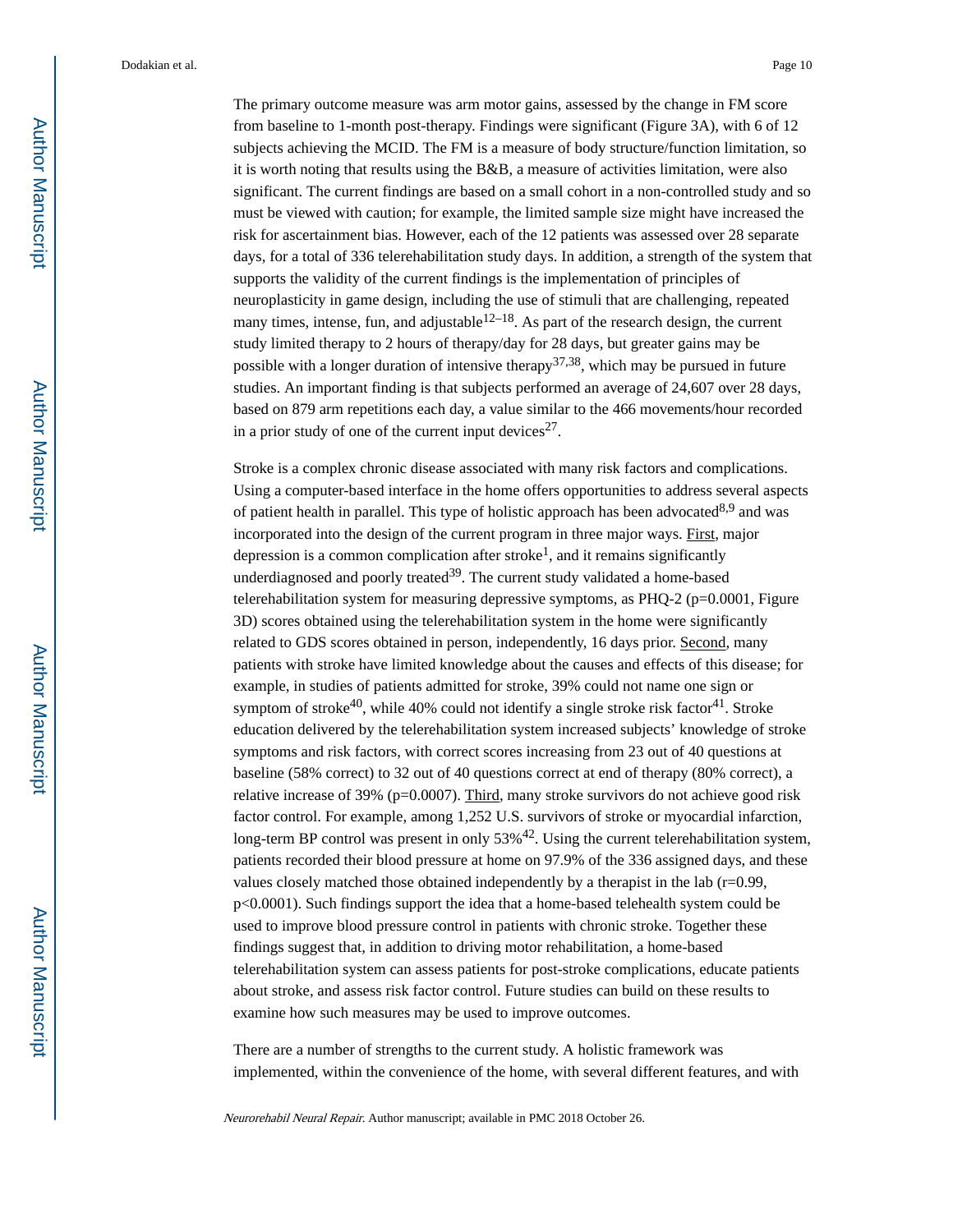no dependency on computer skills. Effective therapist-facing software is as important as the patient-facing program<sup>43</sup> and performed well in this pilot study. Video-based techniques may be a key component to effective telerehabilitation<sup>44</sup> and were a central feature of the system under study. Although the sample size in this pilot study was modest, good compliance with therapy was found in patients with gait velocity  $< 0.4$  m/sec (i.e., mobility limited to the home) or MMSE score as low as 23 (Table 1). There are also important weaknesses to the current study. The sample size was limited. There was no control group, making it difficult to attribute specific outcomes to particular aspects of treatment content. Patients needed substantial support, at least during the initial days at home (Figure S1A). Hopefully, the lessons learned during study performance (Supplement, Table S1) will inform approaches that reduce the need for assistance in future telerehabilitation studies. At baseline (Table 1), patients had high consequence-related motivation for rehabilitation therapy, very good social support, and overall high optimism. It will be important to evaluate compliance with home-based telerehabilitation therapy among subjects with less motivation, social support, and optimism to better understand the extent to which current results generalize across the entire spectrum of stroke survivors. Much of the telerehabilitation was based on tabletop activities, although there were some 3-dimensional components to the games and exercises, and future telerehabilitation-based therapies may wish to expand the amount of time devoted to 3-dimensional functional tasks. A separate control group was not enrolled, however, patients were enrolled after the time when arm motor recovery is generally considered to be at a plateau<sup>45</sup> and confirmation of stable deficits at baseline increased confidence that observed gains in motor status were linked to the telerehabilitation intervention. Finally, this was a pilot study with a limited sample size, unblinded assessors, and no control group; however, results are promising for extension of the current approach to a larger clinical trial.

## **Conclusions**

The burden of post-stroke disability remains large. Telehealth methods may be useful to improve outcomes, particularly given decreasing lengths of stay for inpatient stroke  $care<sup>46,47</sup>$ , and moderate evidence exists for equivalence to conventional rehabilitation<sup>44</sup>. The current study supports the feasibility and utility of a home-based system to effectively deliver telerehabilitation, improve patient education, screen for complications of stroke, and provide patients at home with a means for interaction with medical personnel.

## **Supplementary Material**

Refer to Web version on PubMed Central for supplementary material.

#### **Acknowledgments**

Support was provided by NIH (K24-HD074722 and UL1-TR000153) and the UC Irvine Dean's Triumvirate Award. Dr. Cramer has served as a consultant for Dart Neuroscience, RAND Corporation, Toyama, MicroTransponder, and Roche, and is cofounder of personalRN.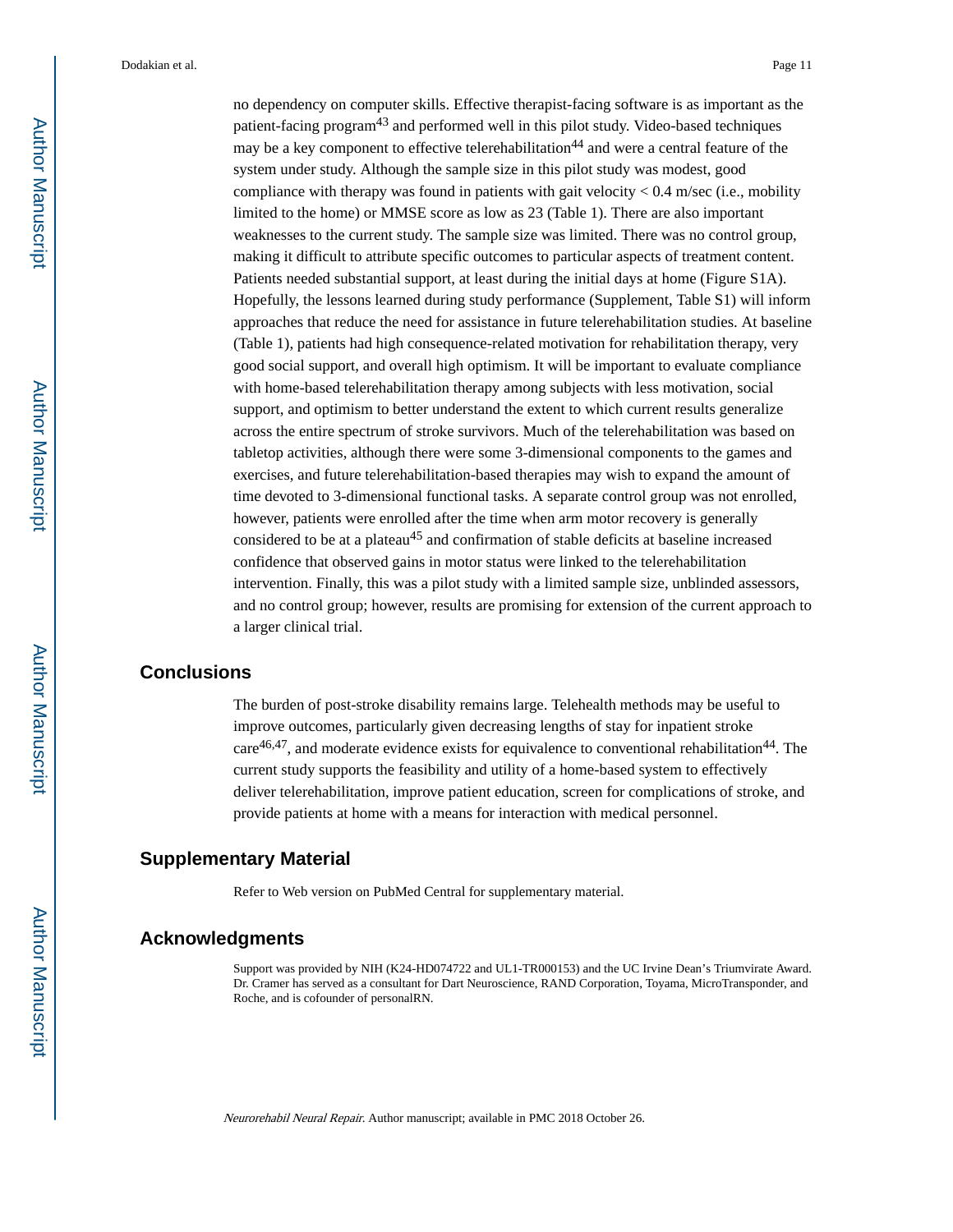# **References**

- 1. Winstein CJ, Stein J, Arena R, et al. Guidelines for Adult Stroke Rehabilitation and Recovery: A Guideline for Healthcare Professionals From the American Heart Association/American Stroke Association. Stroke. 2016; 47(6):e98–e169. [PubMed: 27145936]
- 2. Lang CE, Macdonald JR, Reisman DS, et al. Observation of amounts of movement practice provided during stroke rehabilitation. Arch Phys Med Rehabil. 2009; 90(10):1692–1698. [PubMed: 19801058]
- 3. Bernhardt J, Chan J, Nicola I, Collier JM. Little therapy, little physical activity: rehabilitation within the first 14 days of organized stroke unit care. Journal of rehabilitation medicine. 2007; 39(1):43– 48. [PubMed: 17225037]
- 4. Kimberley TJ, Samargia S, Moore LG, Shakya JK, Lang CE. Comparison of amounts and types of practice during rehabilitation for traumatic brain injury and stroke. Journal of rehabilitation research and development. 2010; 47(9):851–862. [PubMed: 21174250]
- 5. Laver KE, Schoene D, Crotty M, George S, Lannin NA, Sherrington C. Telerehabilitation services for stroke. Cochrane Database Syst Rev. 2013; 12:CD010255.
- 6. Agostini M, Moja L, Banzi R, et al. Telerehabilitation and recovery of motor function: a systematic review and meta-analysis. Journal of telemedicine and telecare. 2015; 21(4):202–213. [PubMed: 25712109]
- 7. Brennan D, Tindall L, Theodoros D, et al. A blueprint for telerehabilitation guidelines. International journal of telerehabilitation. 2010; 2(2):31–34. [PubMed: 25945175]
- 8. Demiris G, Shigaki CL, Schopp LH. An evaluation framework for a rural home-based telerehabilitation network. J Med Syst. 2005; 29(6):595–603. [PubMed: 16235812]
- 9. Bayley MT, Hurdowar A, Teasell R, et al. Priorities for stroke rehabilitation and research: results of a 2003 Canadian Stroke Network consensus conference. Arch Phys Med Rehabil. 2007; 88(4):526– 528. [PubMed: 17398256]
- 10. Wolf SL, Winstein CJ, Miller JP, et al. Effect of constraint-induced movement therapy on upper extremity function 3 to 9 months after stroke: the EXCITE randomized clinical trial. JAMA. 2006; 296(17):2095–2104. [PubMed: 17077374]
- 11. Wu J, Quinlan EB, Dodakian L, et al. Connectivity measures are robust biomarkers of cortical function and plasticity after stroke. Brain. 2015; 138(Pt 8):2359–2369. [PubMed: 26070983]
- 12. Jimison, H., Gorman, P., Woods, S., et al. Barriers and Drivers of Health Information Technology Use for the Elderly, Chronically Ill, and Underserved. Rockville, MD: Agency for Healthcare Research and Quality; 2008. Evidence Report/Technology Assessment No. 175. AHRQ Publication No. 09-E004
- 13. Woldag H, Hummelsheim H. Evidence-based physiotherapeutic concepts for improving arm and hand function in stroke patients: a review. J Neurol. 2002; 249(5):518–528. [PubMed: 12021939]
- 14. Takahashi CD, Der-Yeghiaian L, Le V, Motiwala RR, Cramer SC. Robot-based hand motor therapy after stroke. Brain. 2008; 131(Pt 2):425–437. [PubMed: 18156154]
- 15. Kleim JA, Jones TA. Principles of experience-dependent neural plasticity: implications for rehabilitation after brain damage. J Speech Lang Hear Res. 2008; 51(1):S225–239. [PubMed: 18230848]
- 16. Cramer SC, Sur M, Dobkin BH, et al. Harnessing neuroplasticity for clinical applications. Brain. 2011; 134(Pt 6):1591–1609. [PubMed: 21482550]
- 17. Cramer SC. Repairing the human brain after stroke: I. Mechanisms of spontaneous recovery. Ann Neurol. 2008; 63(3):272–287. [PubMed: 18383072]
- 18. Dobkin BH, Dorsch A. The promise of mHealth: daily activity monitoring and outcome assessments by wearable sensors. Neurorehabil Neural Repair. 2011; 25(9):788–798. [PubMed: 21989632]
- 19. See J, Dodakian L, Chou C, et al. A standardized approach to the fugl-meyer assessment and its implications for clinical trials. Neurorehabil Neural Repair. 2013; 27(8):732–741. [PubMed: 23774125]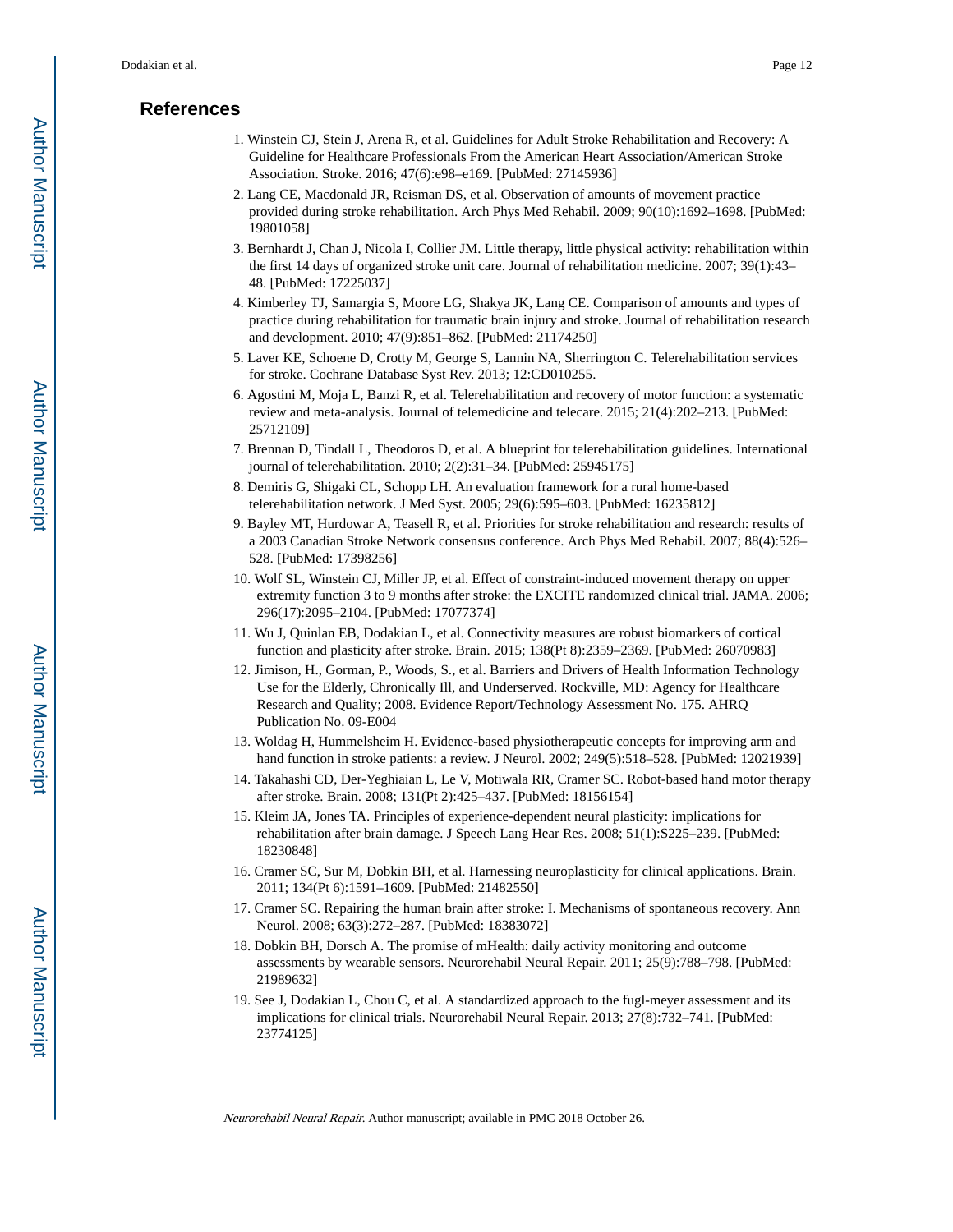- 20. Mackay J, Charles ST, Kemp B, Heckhausen J. Goal striving and maladaptive coping in adults living with spinal cord injury: associations with affective well-being. Journal of aging and health. 2011; 23(1):158–176. [PubMed: 20876363]
- 21. Sherbourne CD, Stewart AL. The MOS social support survey. Social science & medicine. 1991; 32(6):705–714. [PubMed: 2035047]
- 22. Lewis SC, Dennis MS, O'Rourke SJ, Sharpe M. Negative attitudes among short-term stroke survivors predict worse long-term survival. Stroke. 2001; 32(7):1640–1645. [PubMed: 11441213]
- 23. Williams LS, Weinberger M, Harris LE, Clark DO, Biller J. Development of a stroke-specific quality of life scale. Stroke. 1999; 30(7):1362–1369. [PubMed: 10390308]
- 24. Bunz U. The Computer-Email-Web (CEW) Fluency Scale Development and Validation. International Journal of Human-Computer Interaction. 2004; 17(4):479–506.
- 25. Duncan P, Wallace D, Lai S, Johnson D, Embretson S, Laster L. The stroke impact scale version 2.0. Evaluation of reliability, validity, and sensitivity to change. Stroke. 1999; 30(10):2131–2140. [PubMed: 10512918]
- 26. Jones F, Partridge C, Reid F. The Stroke Self-Efficacy Questionnaire: measuring individual confidence in functional performance after stroke. Journal of clinical nursing. 2008; 17(7B):244– 252. [PubMed: 18578800]
- 27. Zondervan DK, Friedman N, Chang E, et al. Home-based hand rehabilitation after chronic stroke: Randomized, controlled single-blind trial comparing the MusicGlove with a conventional exercise program. Journal of rehabilitation research and development. 2016; 53(4):457–472. [PubMed: 27532880]
- 28. Page SJ, Fulk GD, Boyne P. Clinically important differences for the upper-extremity Fugl-Meyer Scale in people with minimal to moderate impairment due to chronic stroke. Phys Ther. 2012; 92(6):791–798. [PubMed: 22282773]
- 29. van der Lee J, Beckerman H, Lankhorst G, Bouter L. The responsiveness of the Action Research Arm test and the Fugl-Meyer Assessment scale in chronic stroke patients. J Rehabil Med. 2001; 33(3):110–113. [PubMed: 11482350]
- 30. Baranowski T, Buday R, Thompson DI, Baranowski J. Playing for real: video games and stories for health-related behavior change. American journal of preventive medicine. 2008; 34(1):74–82. [PubMed: 18083454]
- 31. Brox E, Fernandez-Luque L, Tøllefsen T. Healthy Gaming Video Game Design to promote Health. Applied Clinical Informatics. 2011; 2:128–142. [PubMed: 23616865]
- 32. Lieberman, D. Designing serious games for learning and health in informal and formal settings. In: Ritterfeld, M., Vorderer, P., editors. Serious games: Mechanisms and effects. New York: Routeledge; 2009. p. 117-130.
- 33. Chou, Y. Actionable Gamification Beyond Points, Badges, and Leaderboards. Fremont, CA: Octalysis Media; 2015.
- 34. Winstein CJ, Miller JP, Blanton S, et al. Methods for a multisite randomized trial to investigate the effect of constraint-induced movement therapy in improving upper extremity function among adults recovering from a cerebrovascular stroke. Neurorehabil Neural Repair. 2003; 17(3):137– 152. [PubMed: 14503435]
- 35. Sluijs EM, Kok GJ, van der Zee J. Correlates of exercise compliance in physical therapy. Phys Ther. 1993; 73(11):771–782. discussion 783–776. [PubMed: 8234458]
- 36. Miller KK, Porter RE, DeBaun-Sprague E, Van Puymbroeck M, Schmid AA. Exercise after Stroke: Patient Adherence and Beliefs after Discharge from Rehabilitation. Top Stroke Rehabil. 2016:1–7.
- 37. McCabe J, Monkiewicz M, Holcomb J, Pundik S, Daly JJ. Comparison of robotics, functional electrical stimulation, and motor learning methods for treatment of persistent upper extremity dysfunction after stroke: a randomized controlled trial. Arch Phys Med Rehabil. 2015; 96(6):981– 990. [PubMed: 25461822]
- 38. Griffith, V. A Stroke in the Family. New York: Delacorte Press; 1970.
- 39. Herrmann N, Seitz D, Fischer H, et al. Detection and treatment of post stroke depression: results from the registry of the Canadian stroke network. International journal of geriatric psychiatry. 2011; 26(11):1195–1200. [PubMed: 21360753]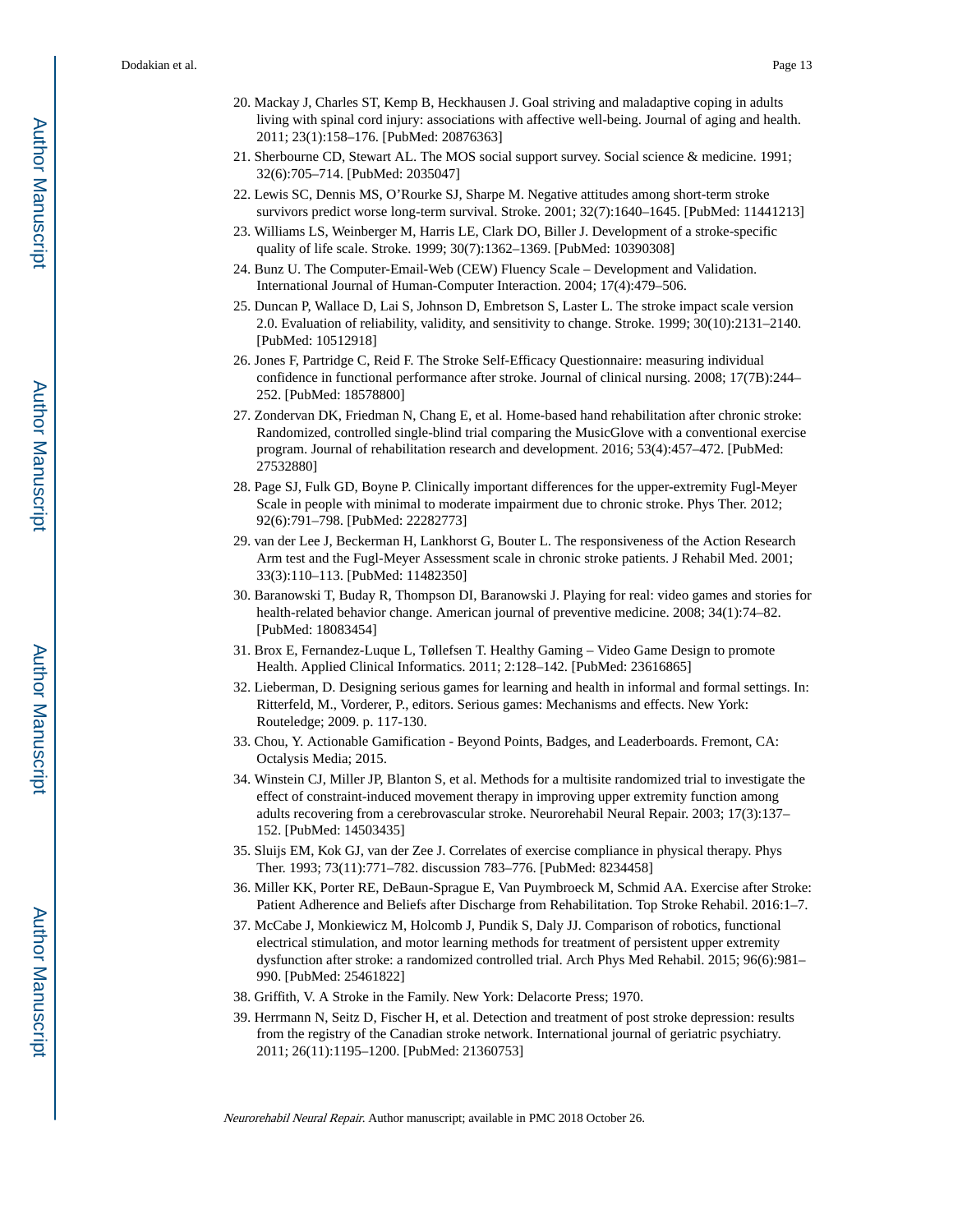- 40. Kothari R, Sauerbeck L, Jauch E, et al. Patients' awareness of stroke signs, symptoms, and risk factors. Stroke. 1997; 28(10):1871–1875. [PubMed: 9341687]
- 41. Zerwic J, Hwang SY, Tucco L. Interpretation of symptoms and delay in seeking treatment by patients who have had a stroke: exploratory study. Heart & lung: the journal of critical care. 2007; 36(1):25–34. [PubMed: 17234474]
- 42. Qureshi AI, Suri MF, Guterman LR, Hopkins LN. Ineffective secondary prevention in survivors of cardiovascular events in the US population: report from the Third National Health and Nutrition Examination Survey. Arch Intern Med. 2001; 161(13):1621–1628. [PubMed: 11434794]
- 43. Putrino D. Telerehabilitation and emerging virtual reality approaches to stroke rehabilitation. Curr Opin Neurol. 2014; 27(6):631–636. [PubMed: 25333603]
- 44. Chen J, Jin W, Zhang X, Xu W, Liu X-N, Ren C-C. Telerehabilitation approaches for stroke patients: systematic review and meta-analysis of randomized controlled trials. J Stroke Cerebrovasc Dis. 2015; 24:2660–2668. [PubMed: 26483155]
- 45. Nakayama H, Jorgensen H, Raaschou H, Olsen T. Recovery of upper extremity function in stroke patients: the Copenhagen Stroke Study. Arch Phys Med Rehabil. 1994; 75(4):394–398. [PubMed: 8172497]
- 46. Ottenbacher KJ, Smith PM, Illig SB, Linn RT, Ostir GV, Granger CV. Trends in length of stay, living setting, functional outcome, and mortality following medical rehabilitation. Jama. 2004; 292(14):1687–1695. [PubMed: 15479933]
- 47. Tong X, Kuklina EV, Gillespie C, George MG. Medical complications among hospitalizations for ischemic stroke in the United States from 1998 to 2007. Stroke. 2010; 41(5):980–986. [PubMed: 20203317]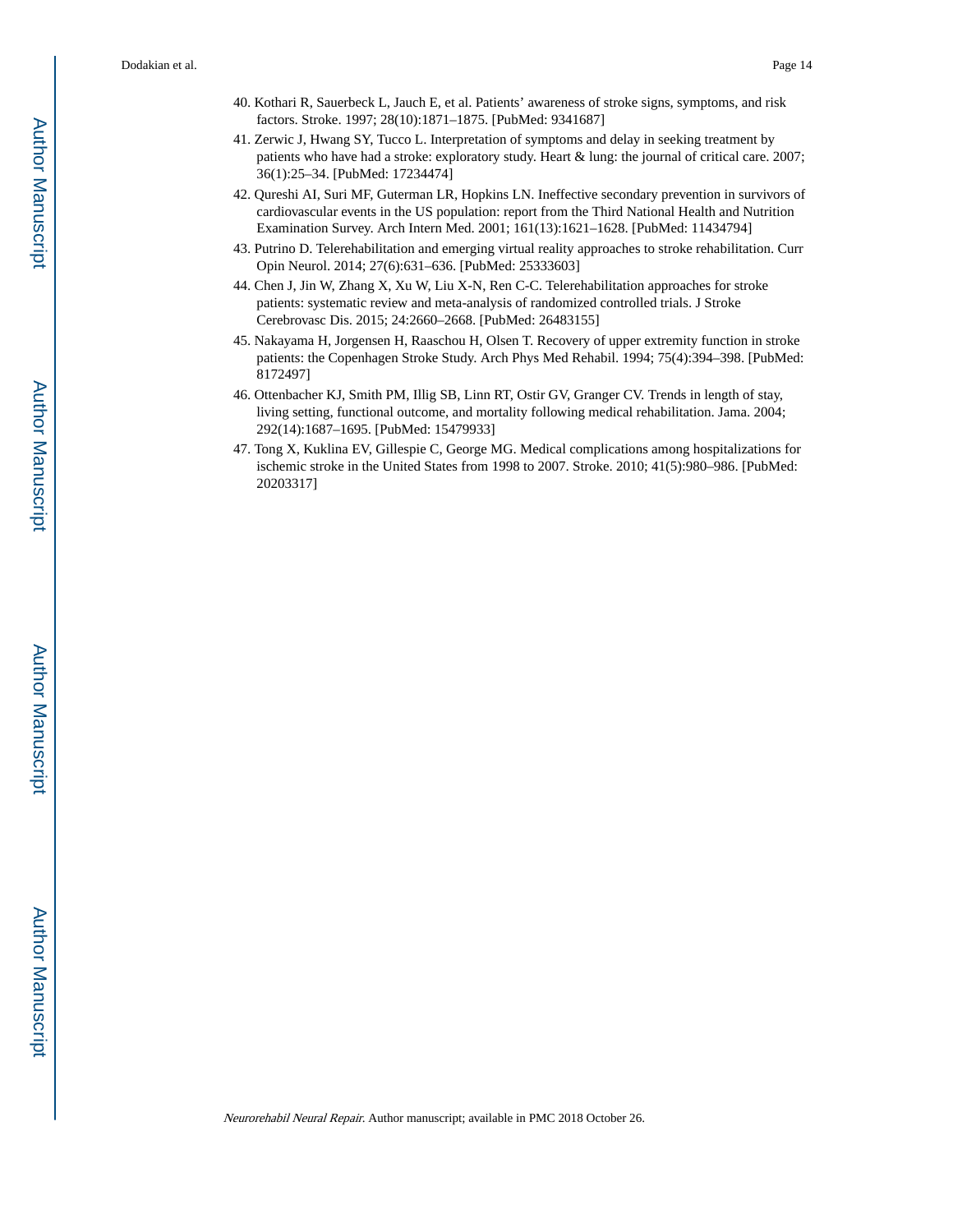

#### **Figure 1.**

[A] Hardware for the telerehabilitation system included a standard table, chair, laptop with keyboard covered, Verizon wireless modem, mat used for game play and moving through the day's itinerary (via the buttons and arrows), standard rehabilitation equipment, and multiple USB-based input devices to drive game play.

[B] Carnival shooting, a game in which the patient performed supination/pronation movements to move the red cursor then squeezed a trigger using a lateral pinch movement to shoot at the yellow, but not red, ducks.

[C] Slot machine, a game in which the patient had to perform shoulder extension movements to stop each of the three reels from spinning at the correct time to match all three symbols. [D] Shoulder abduction/adduction, one of the 67 available exercises.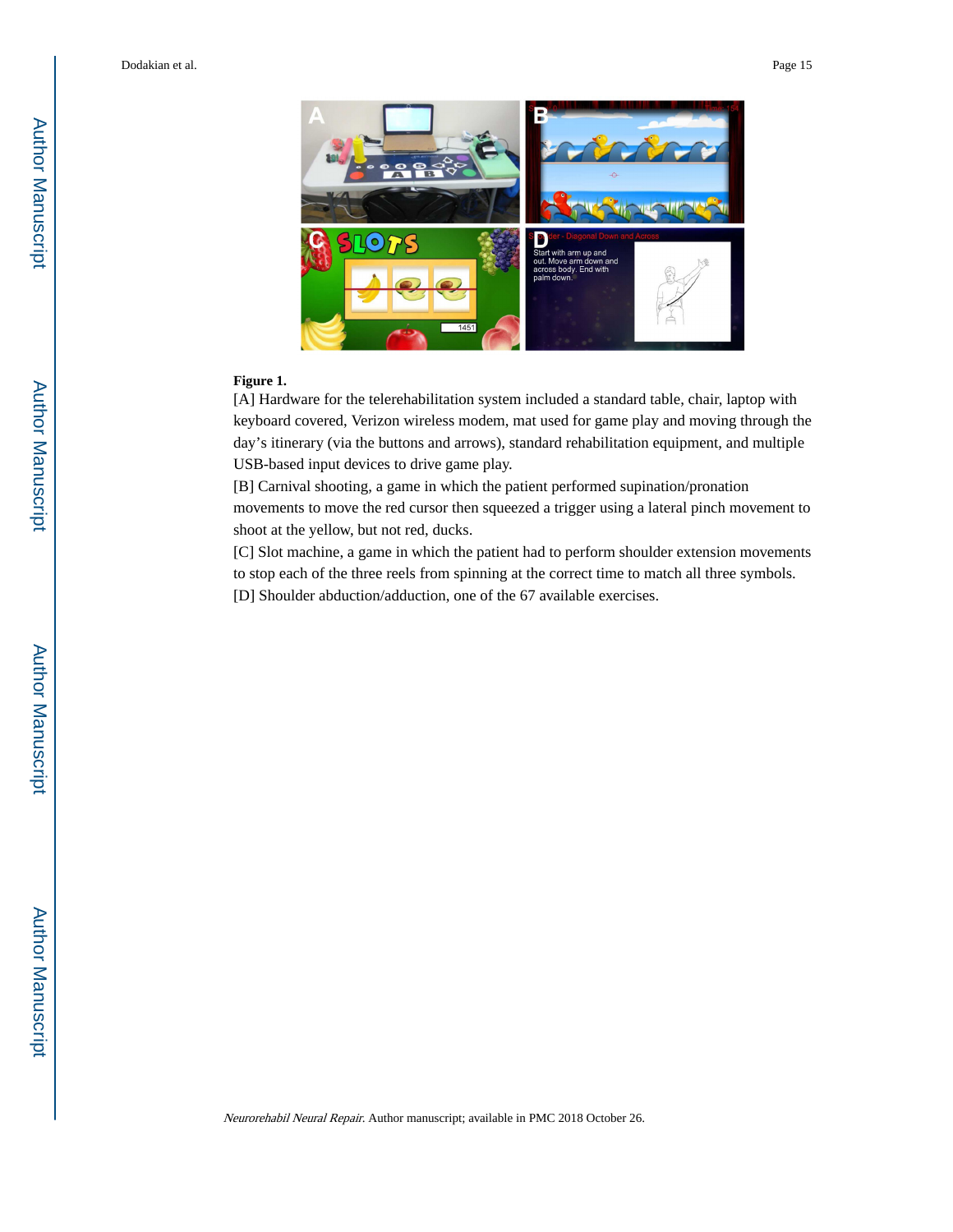

Telerehabilitation day #

#### **Figure 2.**

Mean±SEM scores on the bopping game, during which subjects had to use a cylinder held in the stroke-affected hand to bop the tabletop mat target that was indicated on the computer screen. Scores increased significantly across the 28 days of therapy (r=0.65, p=0.0002); note that this increase in scores over time remained significant if values from the first three days were removed.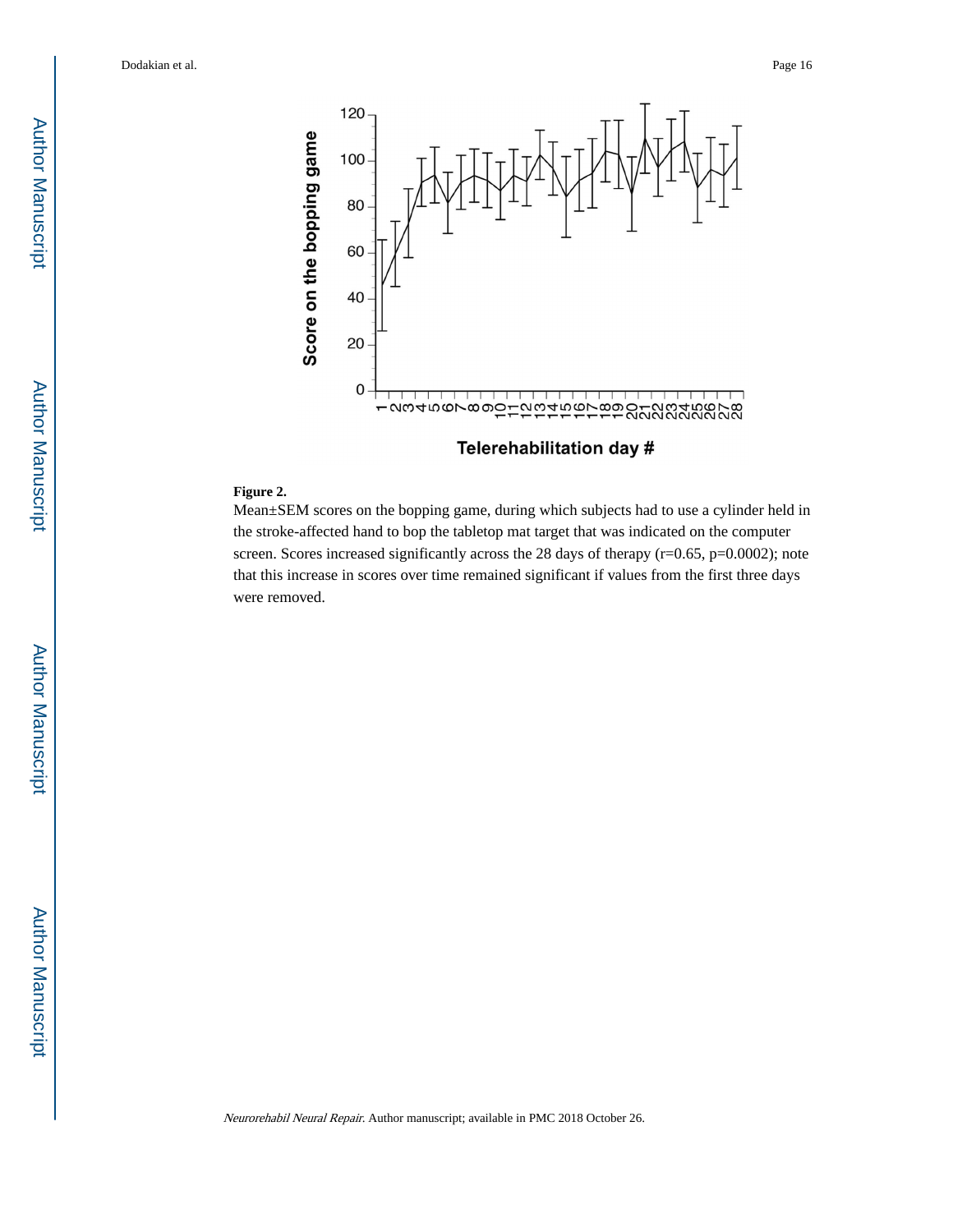

#### **Figure 3.**

[A] Arm motor deficits (mean±SEM) were moderate-severe at baseline and increased 1 month post-therapy by 4.8 points (p=0.0015), with gains in 6/12 subjects exceeding the minimal clinically important difference. FM=Fugl-Meyer.

[B] Stroke education using the home-based telerehabilitation system improved scores on tests of stroke prevention knowledge. White bars: For the 40 questions that were practiced as part of 28 days of daily stroke education, correct answers increased 39%, from 22.8 to 31.7  $(p=0.0007)$ . Gray bars: As a control, 40 questions were not practiced but were also serially tested, and these scores did not change significantly (p=0.17).

[C] Computer literacy was inversely related to age (r = −0.92, p<0.0001, left panel) but not system usage (average amount of time subjects spent each day using the telerehabilitation system,  $p>0.5$ , right panel).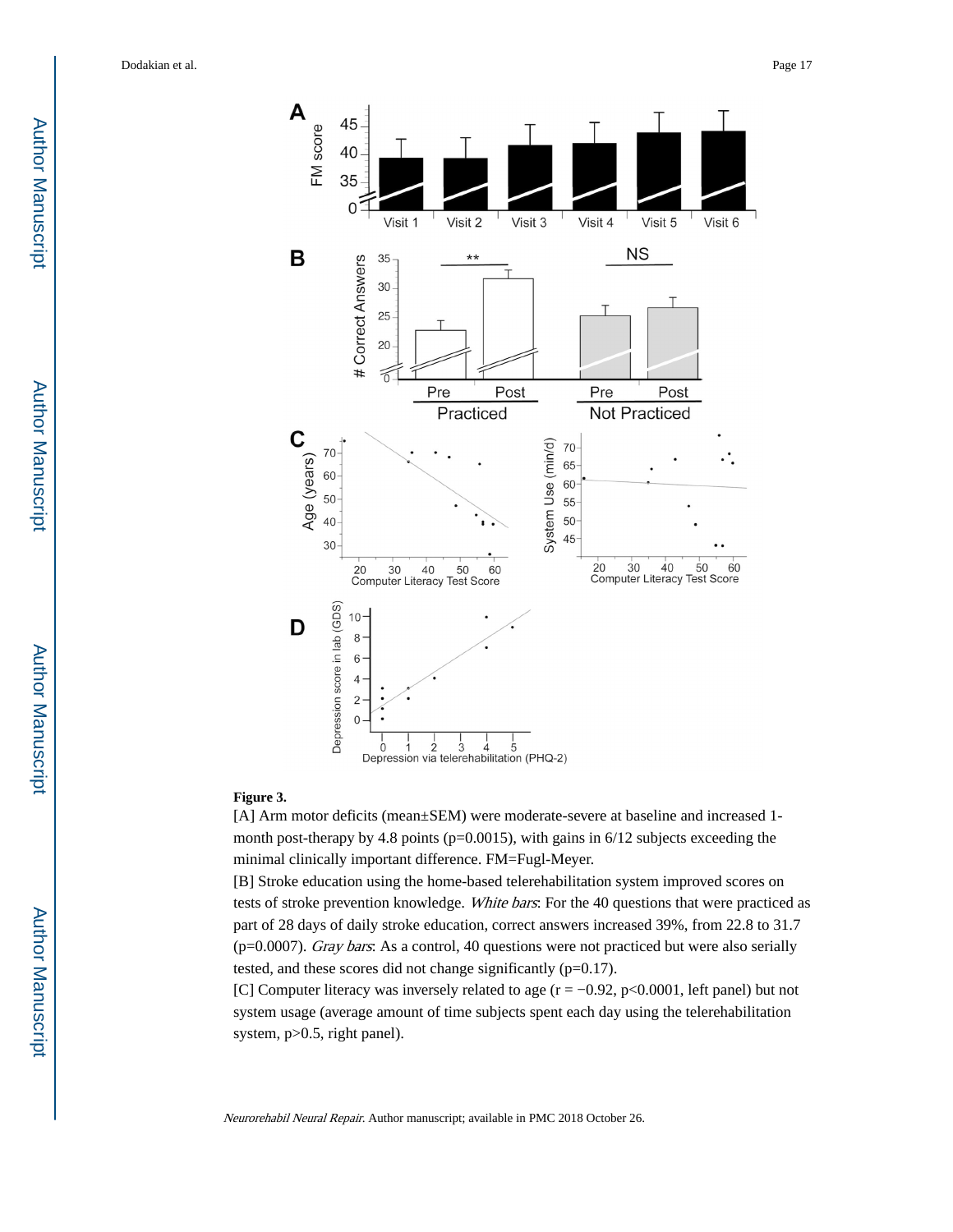[D] Depression score in the lab at Visit 1 using the Geriatric Depression Scale (GDS) correlated significantly (r=0.88, p=0.0001) with the depression score obtained an average of 16 days later in the home on the telerehabilitation system using the Patient Health Questionnaire (PHQ)-2.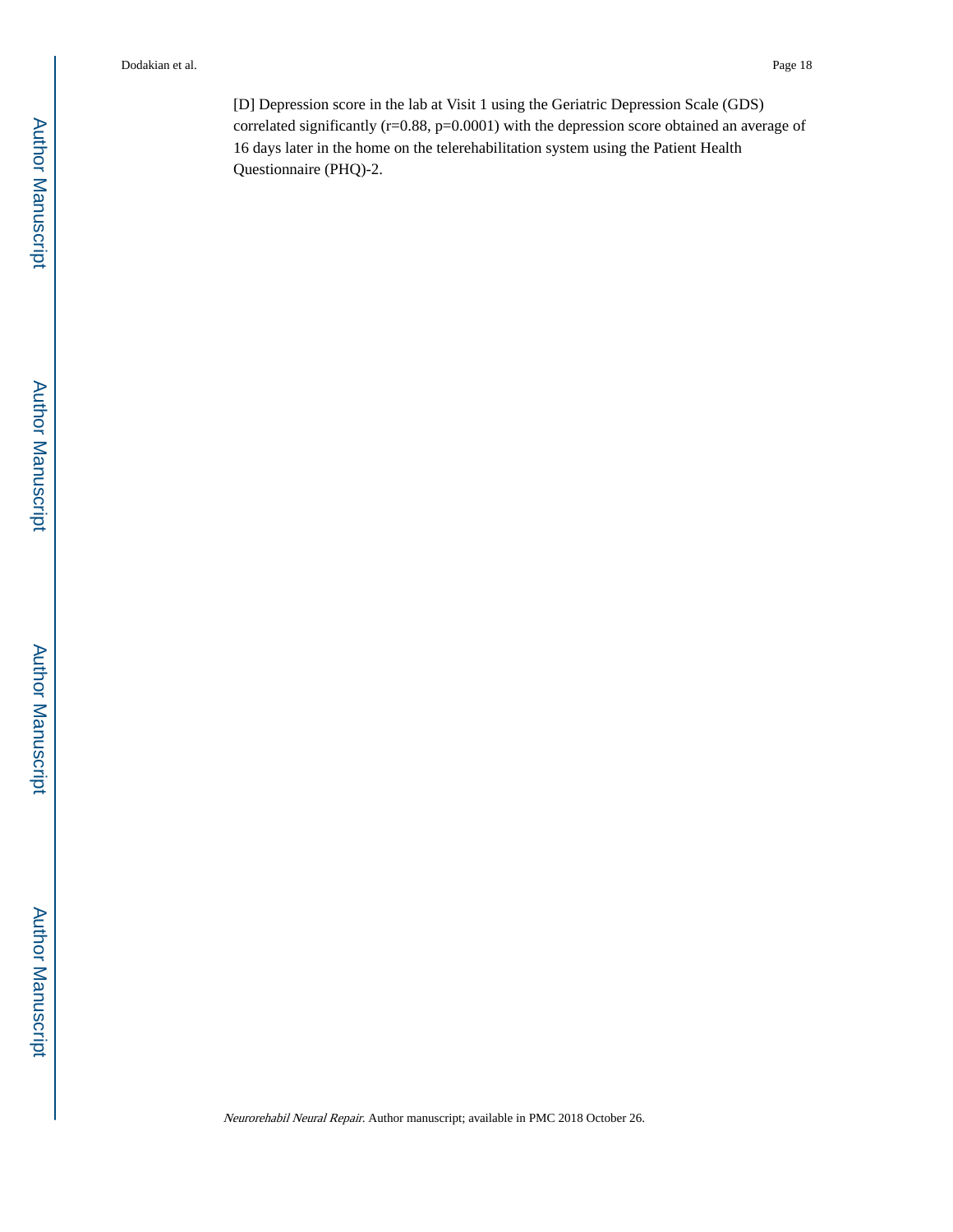#### **Table 1**

#### Baseline subject characteristics

| N                                                              | 12                               |
|----------------------------------------------------------------|----------------------------------|
| Age                                                            | $54\pm17$ (range 26-75)          |
| Gender                                                         | 6M/6F                            |
| Time post-stroke (weeks)                                       | $24$ [21-36]                     |
| Infarct volume (cc)                                            | $16$ [2-32]                      |
| Affected side                                                  | 6R/6L                            |
| Hypertension                                                   | 58%                              |
| Diabetes mellitus                                              | 25%                              |
| Hyperlipidemia                                                 | 67%                              |
| Fugl-Meyer Scale                                               |                                  |
| --Total                                                        | $39.4 \pm 12.3$ (range 23-56)    |
| --Proximal                                                     | $23.2 \pm 5.7$ (range 13.5–31.5) |
| --Distal                                                       | $12.1 \pm 7.3$ (range 1-20.5)    |
| Box & Blocks                                                   | $13 + 12$                        |
| Stroke Impact Scale (hand motor subsection)                    | $2.0 \pm 0.8^{\textit{a}}$       |
| <b>NIH Stroke Scale</b>                                        | $4 [2 - 5]$                      |
| <b>MMSE</b>                                                    | 27.5 [25-30] (range 23-30)       |
| <b>Barthel Index</b>                                           | 92.5 [86-100]                    |
| Geriatric Depression Scale                                     | $4\pm 2.5$ (range 0-8)           |
| Optimization in Primary and Secondary Control Scale            | $21+1.9b$                        |
| Medical Outcomes Study Social Support Survey                   | $82 \pm 10^{\circ}$              |
| Mental Adjustment to Stroke Scale (Fighting Spirit subsection) | $57+5d$                          |
| SS-QOL                                                         | $3.7 \pm 0.5^e$                  |
| Modified functional reach forward displacement (cm)            | $36 \pm 11$                      |
| Shoulder pain                                                  | 4 $[0 - 5.75]^{f}$               |
| Gait velocity (m/sec)                                          | $0.78 + 0.47$                    |
| Stroke Self-Efficacy Questionnaire                             | $46+1h$                          |

Values are mean±SD or median [IQR].

<sup>2</sup>Scores five items from 1–5 to measure difficulty of hand use, with higher scores indicating better function. Results indicate substantial difficulty with hand use.

b Measures consequence-related motivation for rehabilitation therapy, reflecting the patient's level of dedication to treatment goals. Subjects rated their level of agreement from 1 to 4 for six statements that reflected motivation; maximum score is 24. Results indicate overall high motivation for rehabilitation therapy.

 $c$ Scores 19 items from 1–5 to measure social support; maximum score is 95. Results indicate very good social support.

 $d$ <br>Scores 16 items from 1–4 to measure optimism, with higher scores indicating more positive thinking; maximum score is 64. Results indicate high optimism.

 $e^{\epsilon}$ Measures quality of life by averaging scores (from 1–5) across 12 domains, with higher scores indicating higher patient-reported quality of life.